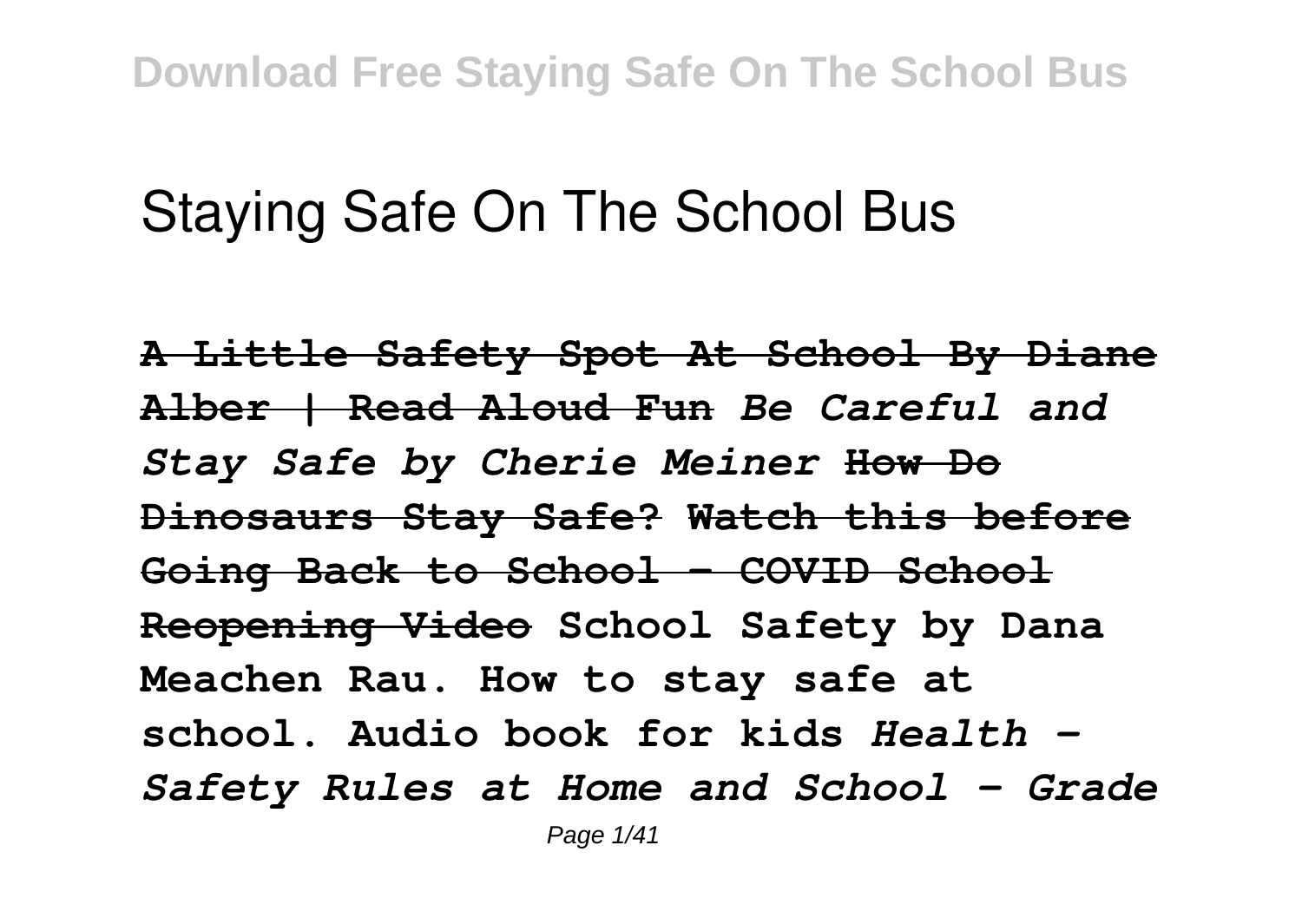*1* **How Do Dinosaurs Stay Safe by Jane Yolen: Bedtime Stories Read Aloud by GoodHeart Kids Read Aloud School Rules! Written by Robert Munsch** *Please Play Safe Penguins Guide to Playground Safety by Margery Cuyler read aloud by Elizabeth Jamo* **BACK TO SCHOOL RULES Book Read Aloud | Back to School Books | Children's Books Read Aloud** *Peppa Pig Safety First - Read Aloud Books for Toddlers, Kids and Children*

**Safety Tips for Kids | What are safety** Page 2/41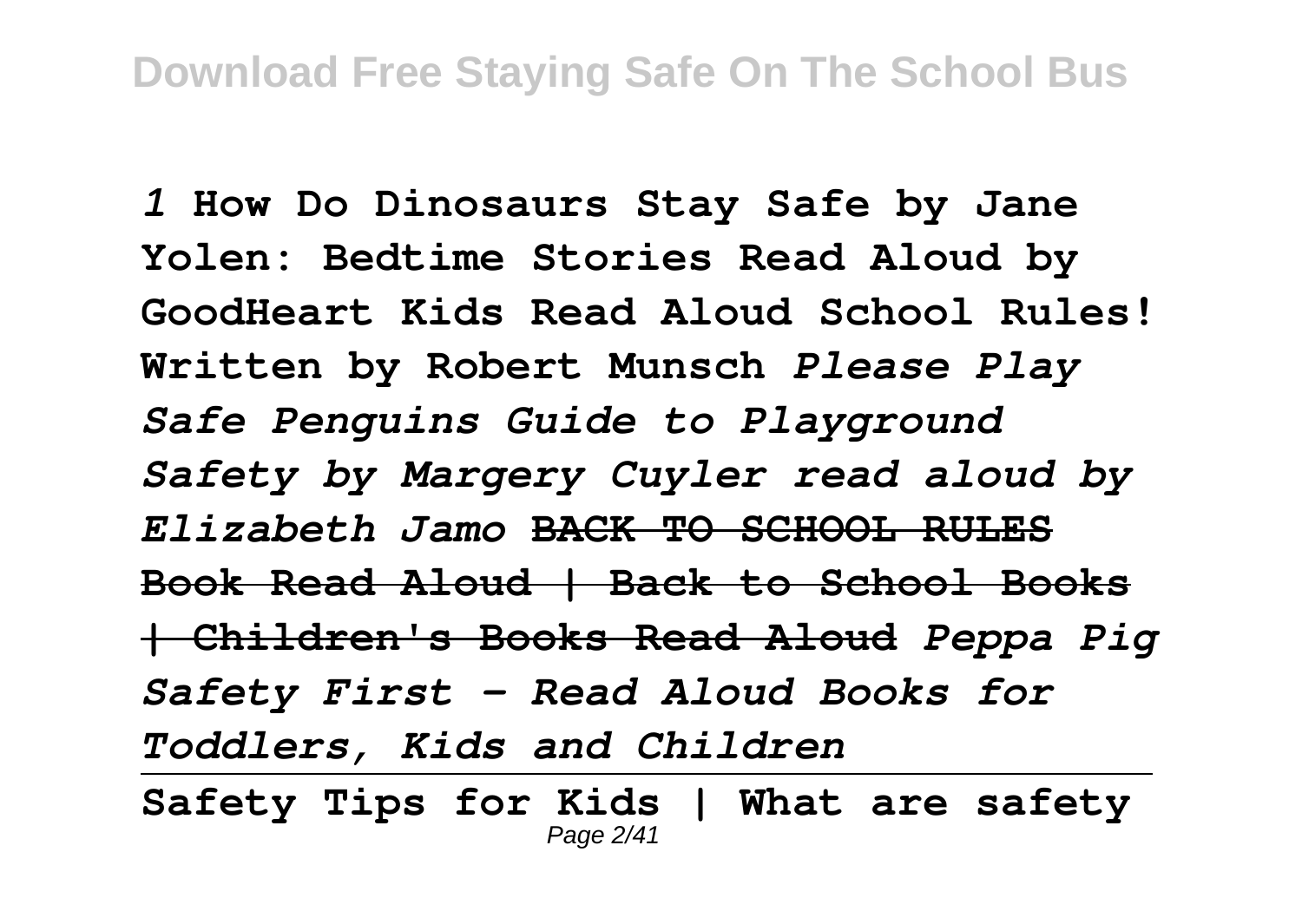**rules for kids? Video for Kids Staying Safe and Healthy at School - General COVID-Safe #BacktoSchoolABCs The Great Reset | The Causes of Things Ep. 25 Always Be Safe read aloud Understand the Basic School RulesStay Safe from Phishing and Scams Book- \"Being Safe in Our School Space\" written and read by Karen Lusk** *Safety for Kids Storytime: Be Careful and Stay Safe* **Staying Safe On The School What rights do schools have?** Page 3/41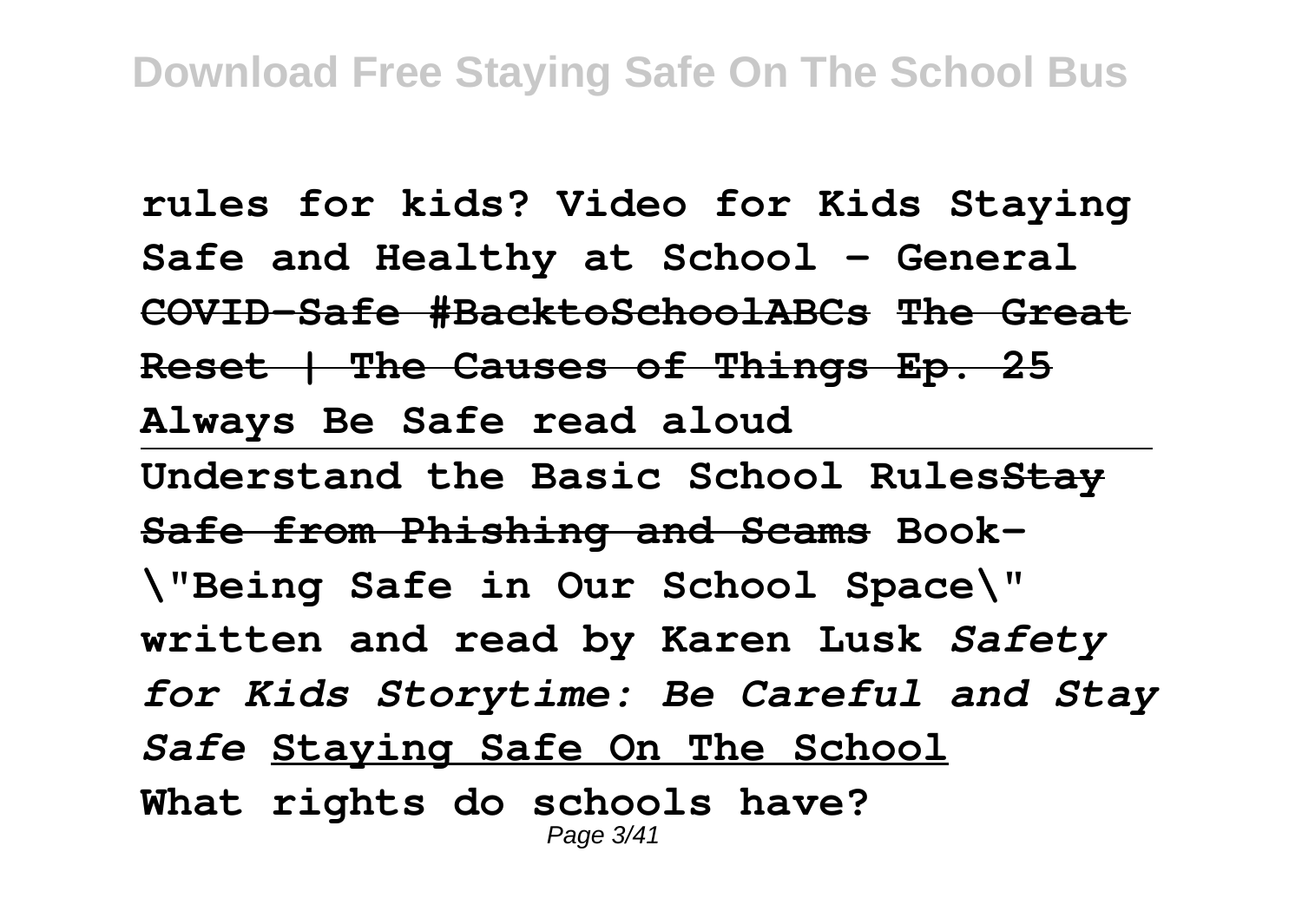**Controlling access to school premises. Schools need to keep their students safe, so all school grounds are private and... Schools can discipline students to ensure that every student is safe and is able to learn. This could include verbal... Schools can use reasonable ...**

**Keeping children safe at school | NSPCC Help to reassure children of their safety at school and stress the point** Page 4/41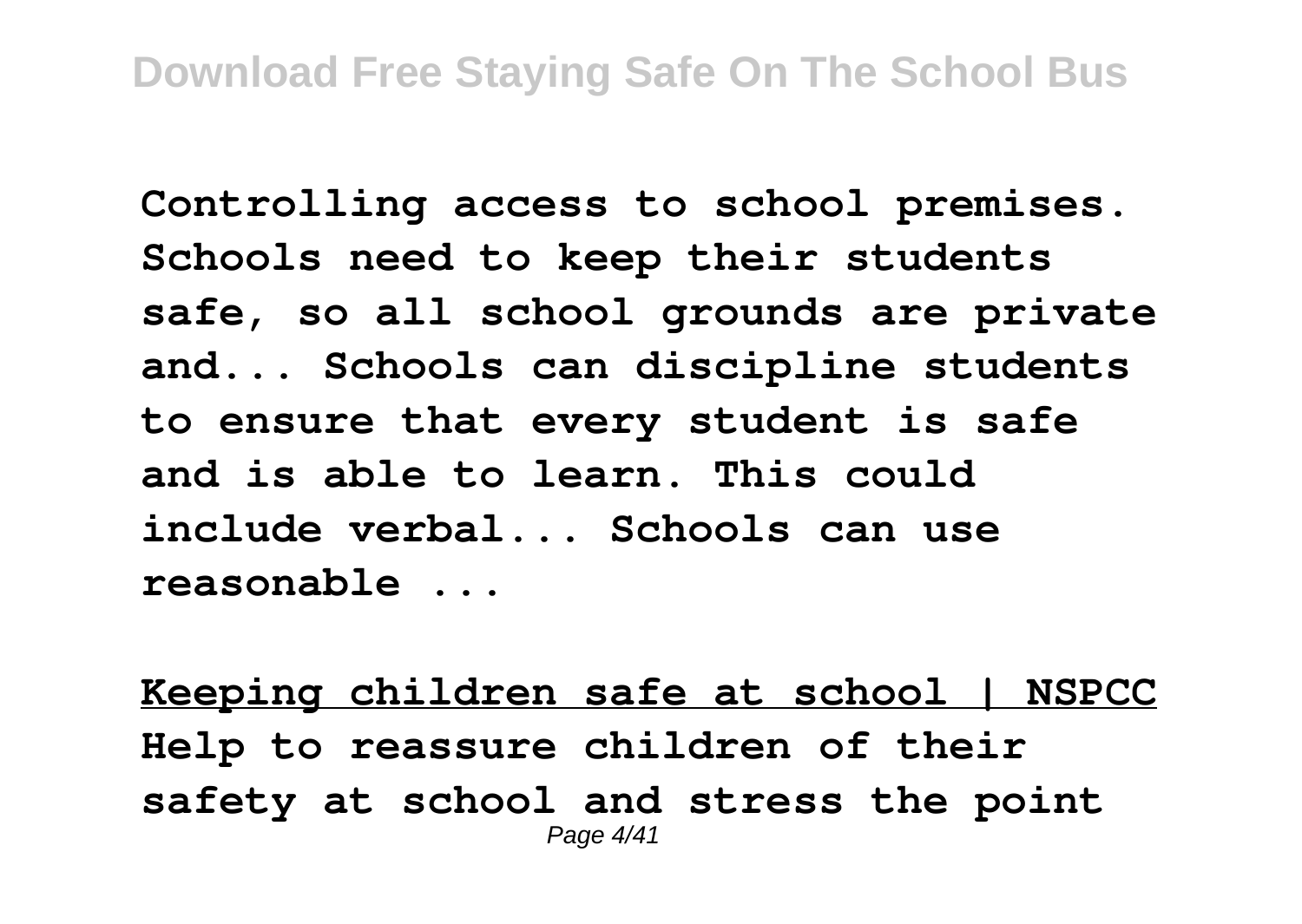**they will be happy again at school with this informative and reassuring PowerPoint. Perfect for KS2 children, this presentation takes time to reassure children the changes they will see at school are OK and stress social distancing and handwashing reminders. An essential resource for the return to school this summer and beyond.**

### **How to Stay Safe and Happy in School KS2 PowerPoint**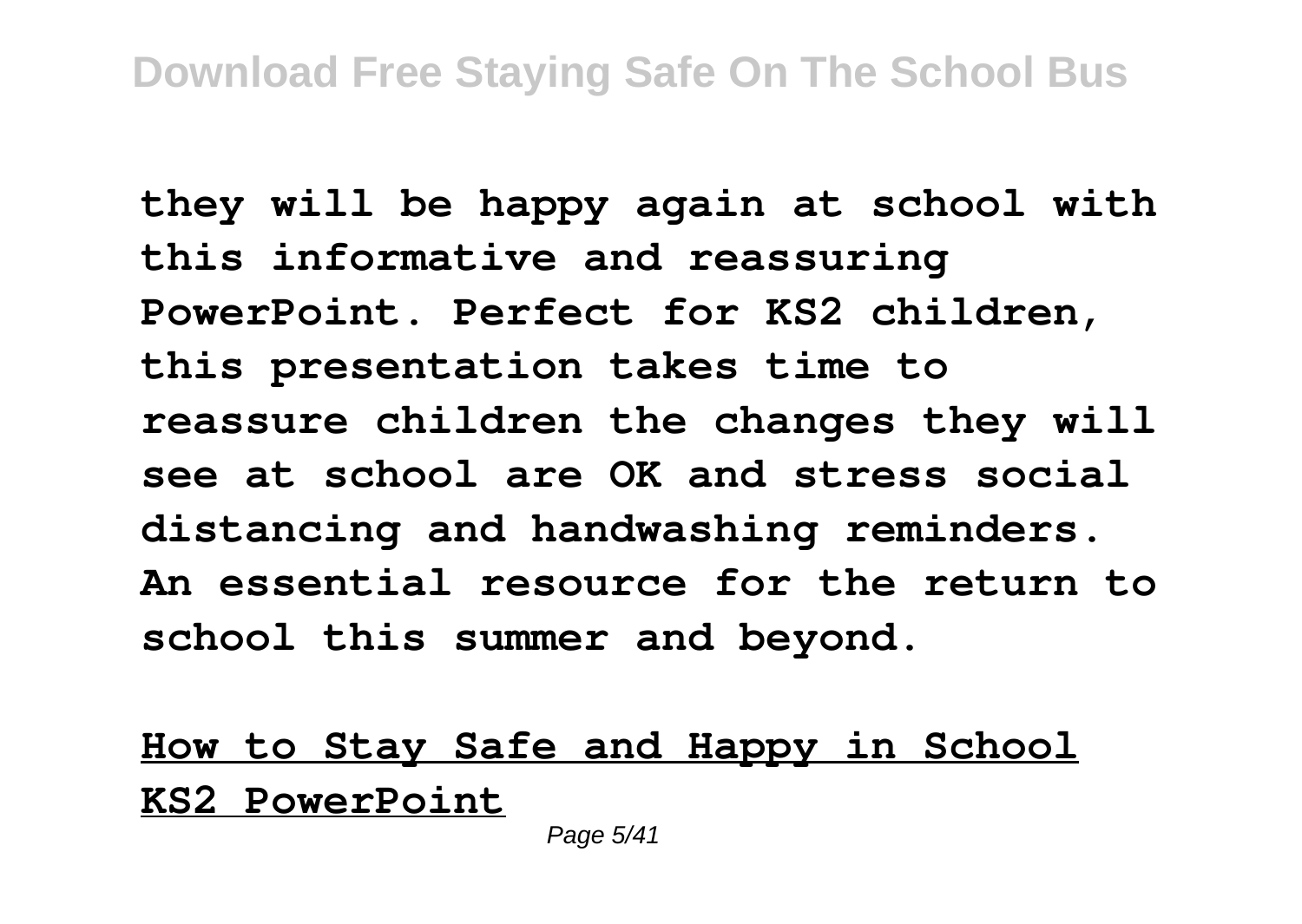**Staying Safe In School. When in school it is vital that students are clear on steps they can take to keep themselves and others safe. Below are five simple things students can do in school to keep everyone safe. Stay in your bubble - students will be segregated in year group bubbles, they must not move between them. ...**

**Staying Safe In School - Everest Community Academy** Page 6/41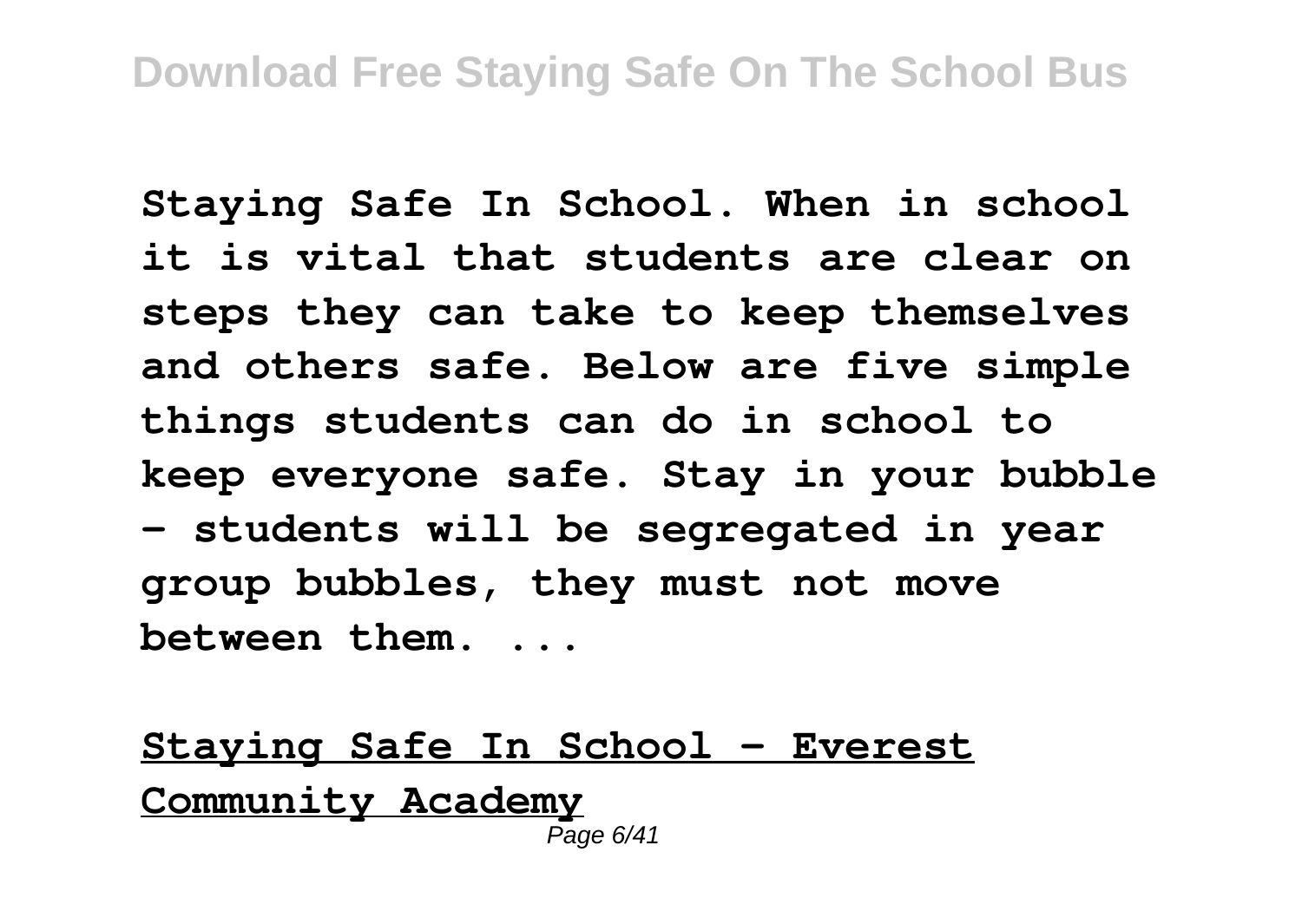**Help remind children about social distancing in school with this How to Stay Safe and Happy in School PowerPoint for KS1. These colourful slides with simple text will help to remind pupils how to social distance, socialise from a distance and remind them about personal hygiene such as handwashing, to ensure they can stay safe and happy on their return to school. Display these Six Steps to Wash**

**...**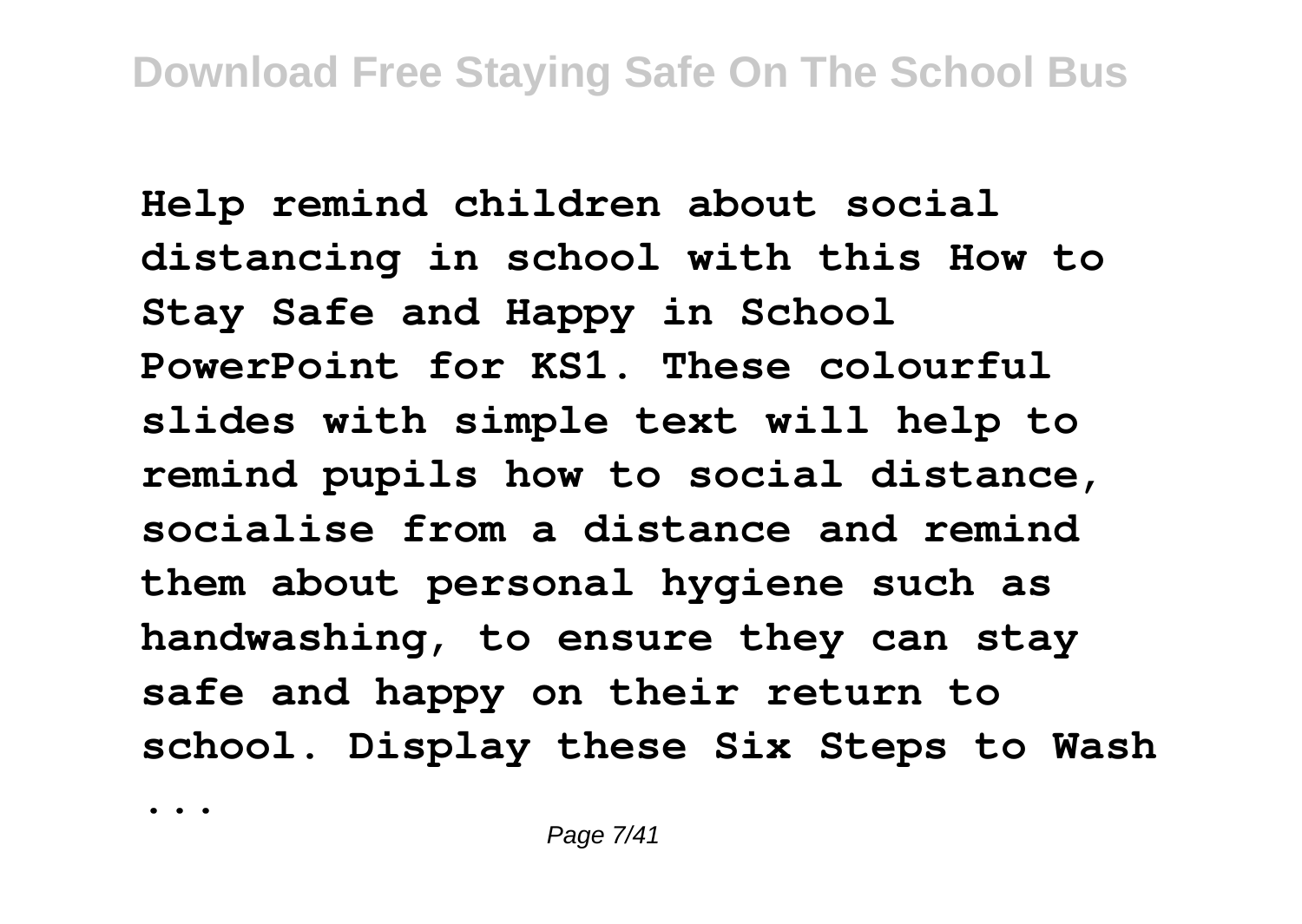### **How to Stay Safe and Happy in School PowerPoint KS1**

**Help remind children about social distancing in school with this How to Stay Safe and Happy in School PowerPoint for KS1. These colourful slides with simple text will help to remind pupils how to social distance, socialise from a distance and remind them about personal hygiene such as handwashing, to ensure they can stay** Page 8/41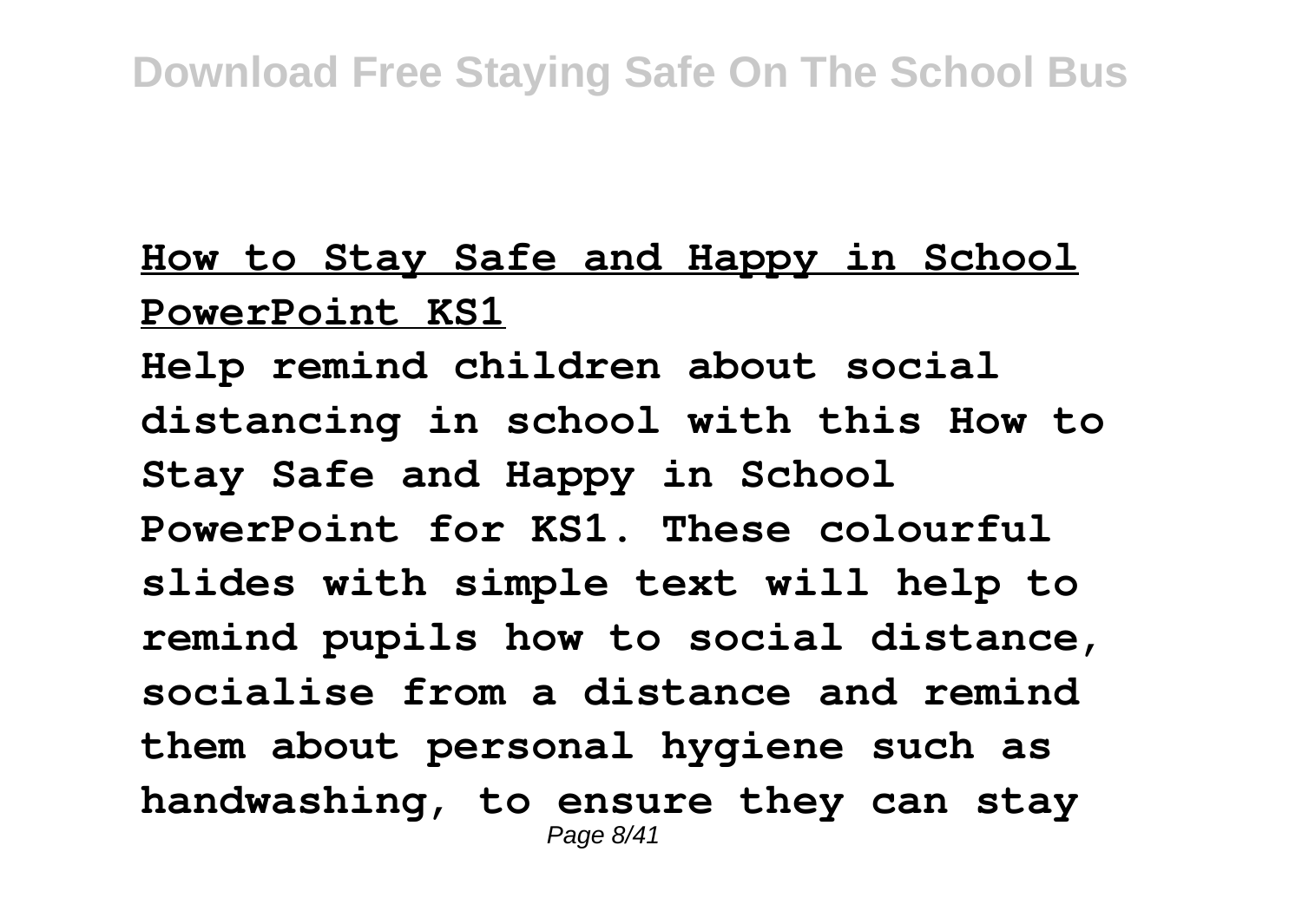**safe and happy on their return to school.**

### **How to Stay Safe and Happy in School PowerPoint KS1**

**Staying safe at school On return to school, everyone will be responsible for safety. This means that you will need to follow the rules that have been put in place to help lower the risk of Coronavirus. All schools will follow the guidance from the Scottish** Page  $9/41$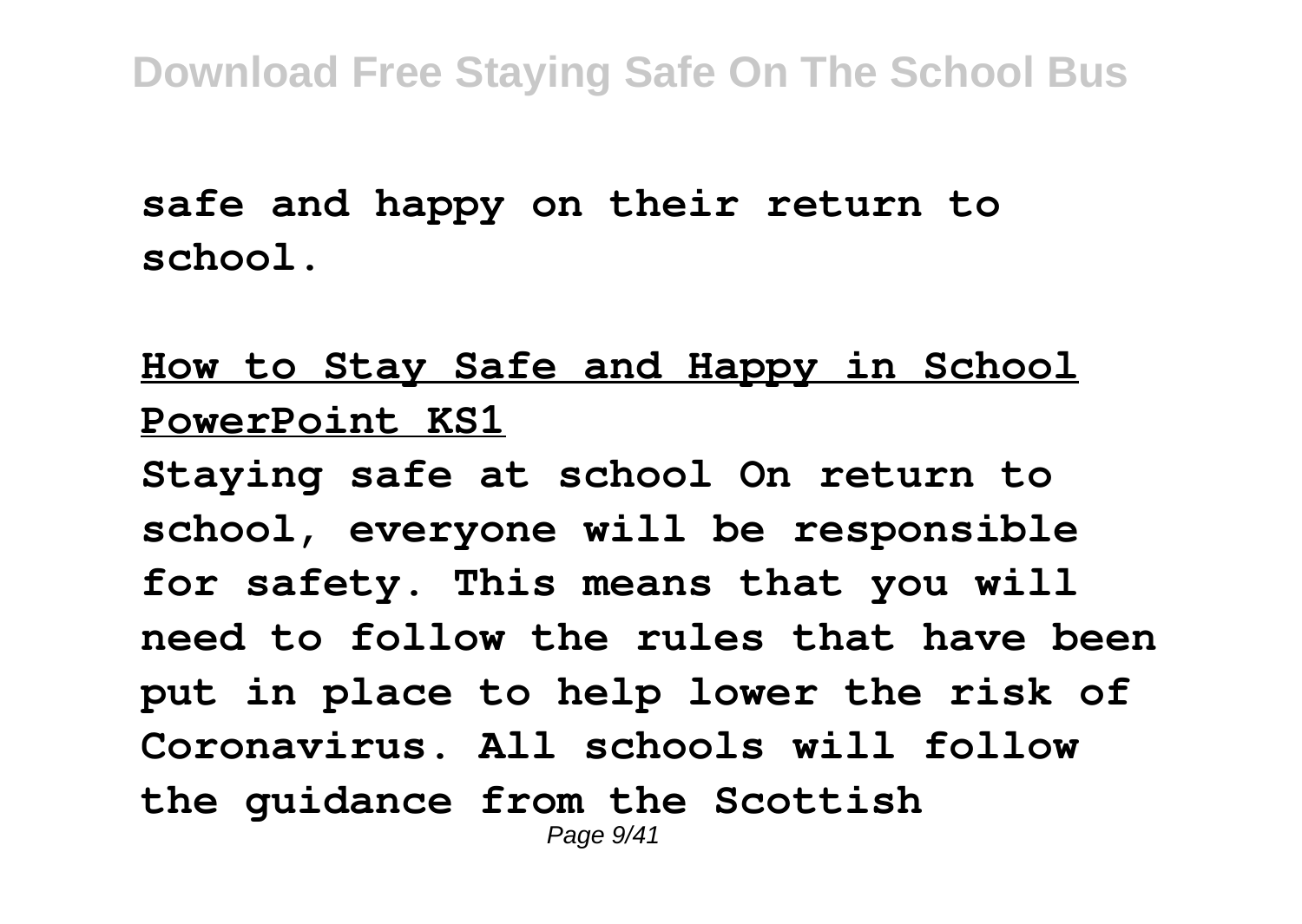**Government, but these rules may change, to help keep everyone safe.**

**Staying safe at school - East Ayrshire This guidance outlines how schools can ensure their pupils understand how to stay safe and behave online as part of forthcoming and existing curriculum requirements. It does not imply additional ...**

**Teaching online safety in schools -** Page 10/41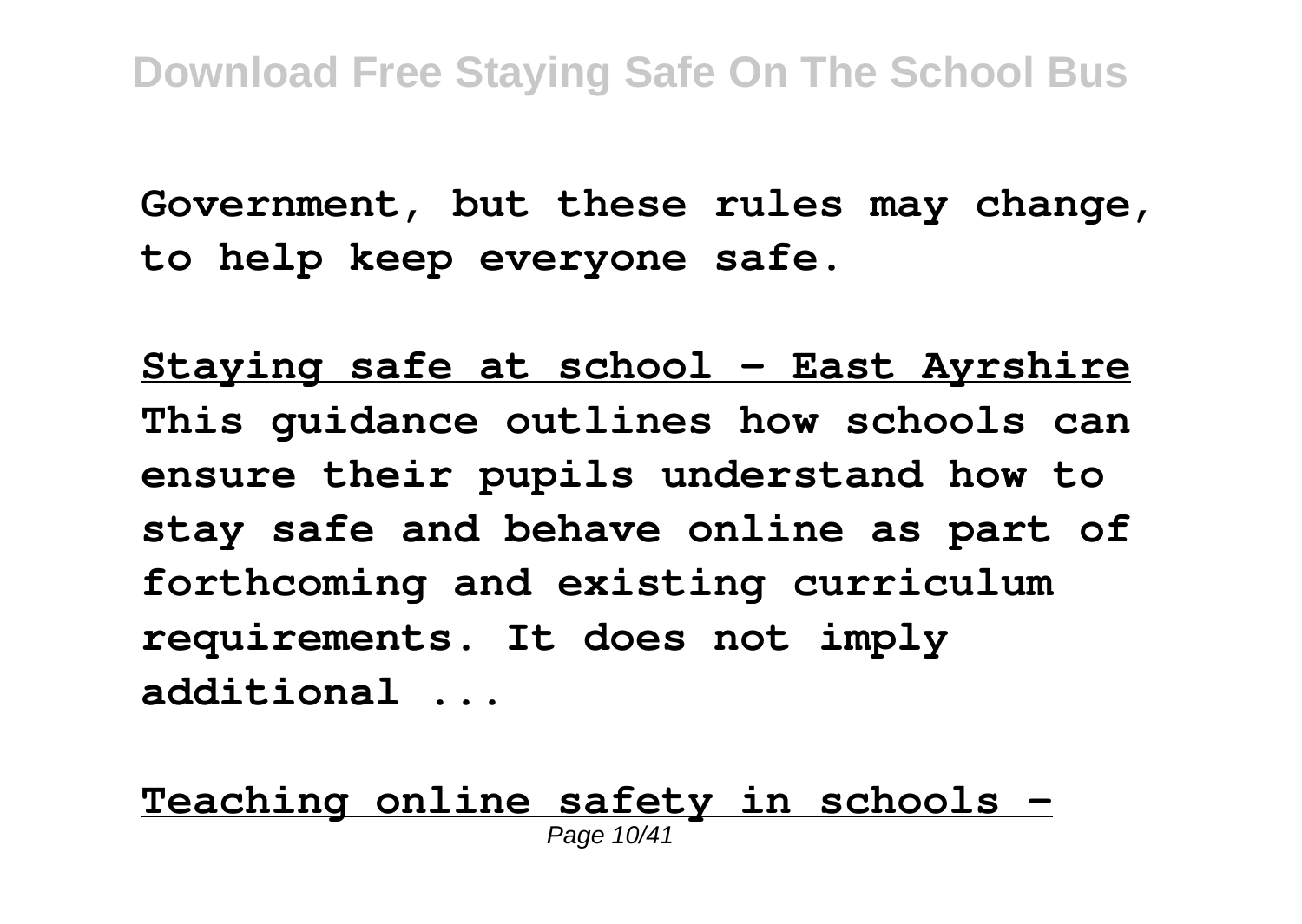#### **GOV.UK**

**Keeping children safe in education is statutory guidance that all schools and colleges must have regard to when carrying out their duties to safeguard and promote the welfare of children. We are...**

**New measures to keep children safe online at school and at ... For the most part, general public health guidelines apply to schools,** Page 11/4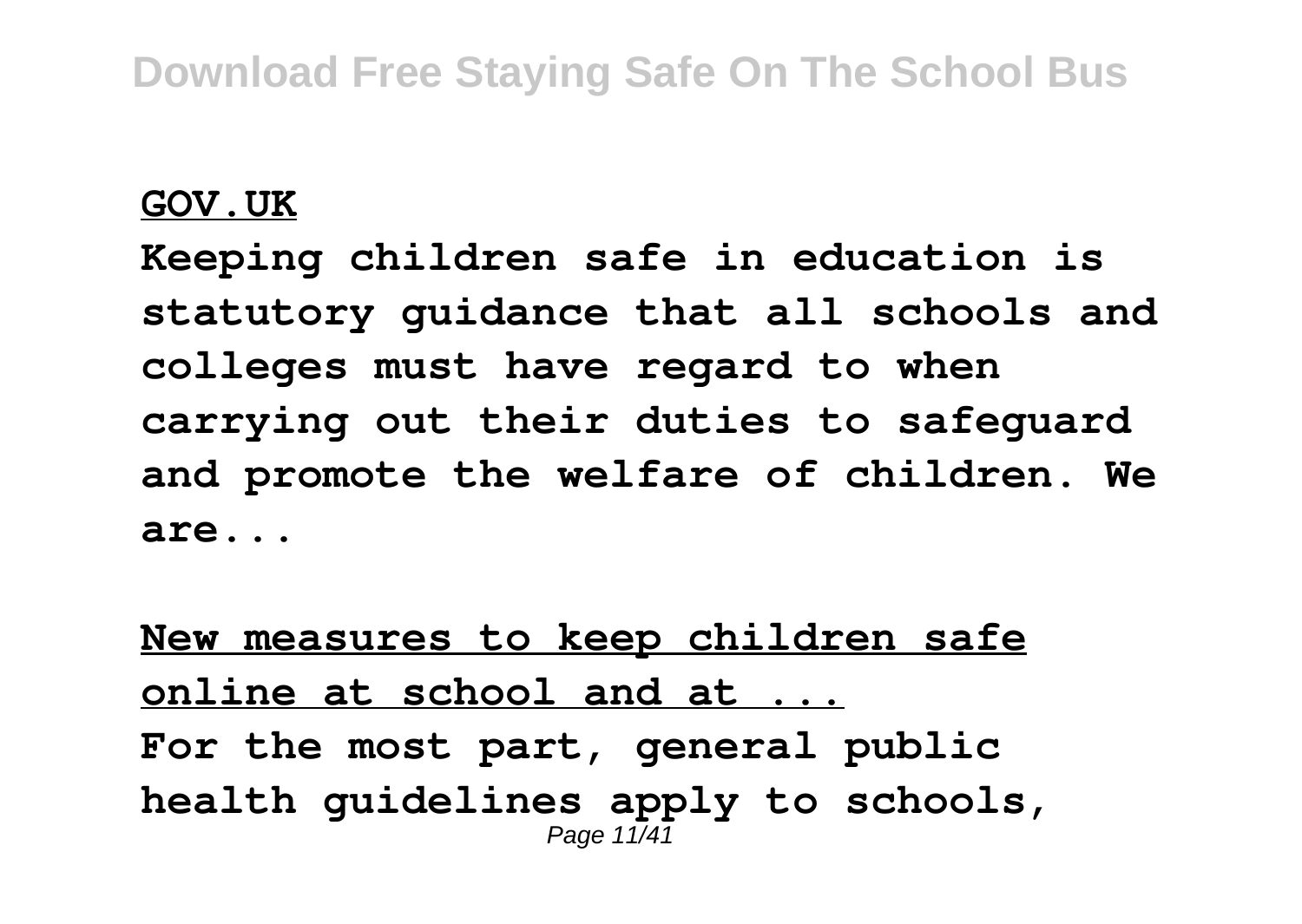**too: Wear masks indoors at all times (and outside when in groups or lines) Sneeze, cough and yawn into your elbow Wash your...**

**Schools reopening: Can we really keep teachers and kids safe? If you're struggling and you're not sure if you want to live or die, can you, just for now hold off making this decision and keep reading and watching the videos for some ideas about how to** Page 12/41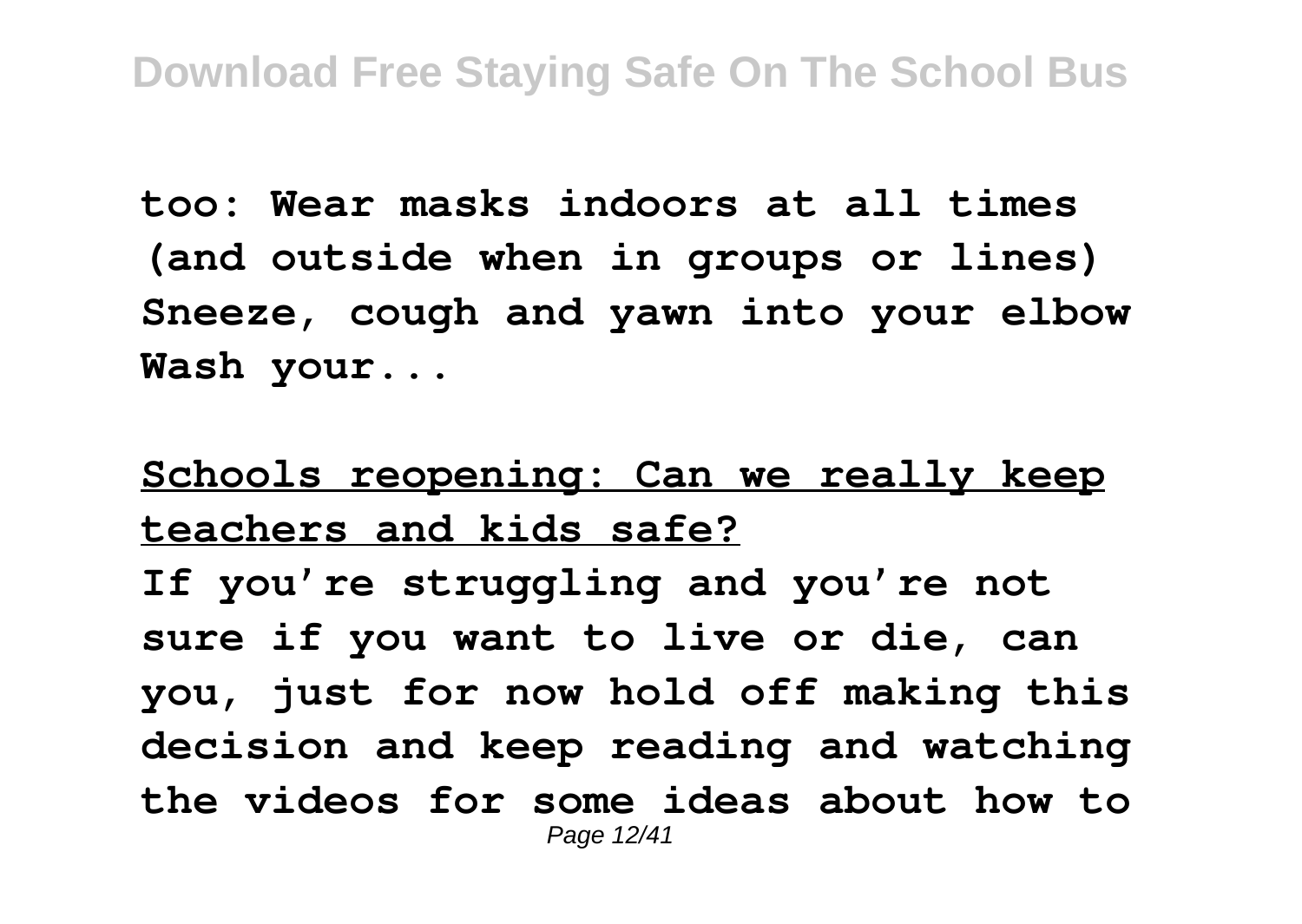**get through. There may be things that you - and other people - can do to make things better.**

#### **Staying Safe**

**Keep things like your address, phone number, full name, school and date of birth private, and check what people can see in your privacy settings. Remember that people can use small clues like a school logo in a photo to find out a lot about you. Watch out for** Page 13/41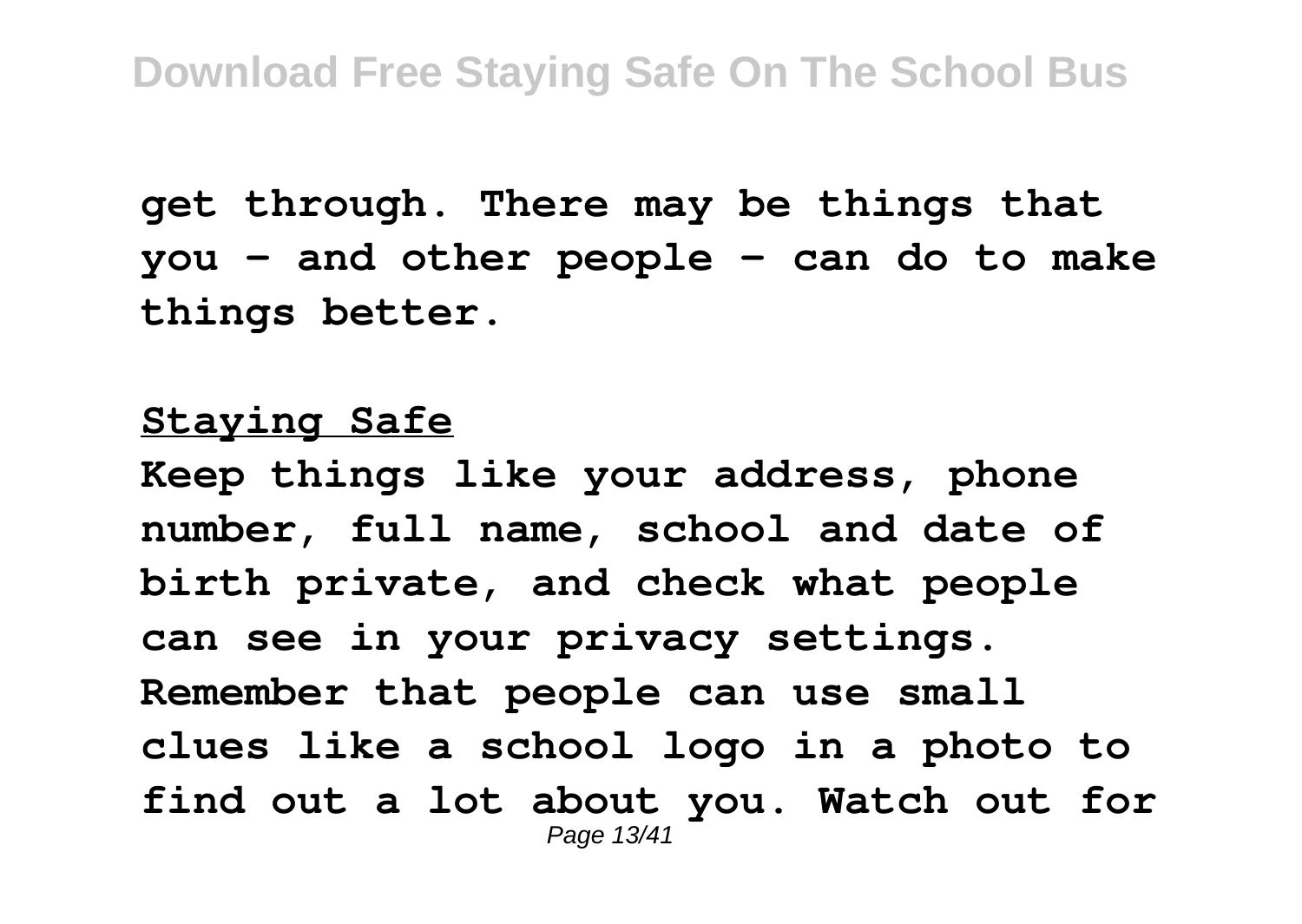**phishing and scams**

**Staying safe online | Childline School crossing patrol officers teach us all about road safety and local police officers work with us on a range of things including personal and internet safety. Finally school nurses teach our children about food safety and how to stay healthy. Children are taught about how the school keeps them safe. They are aware of the red and** Page 14/41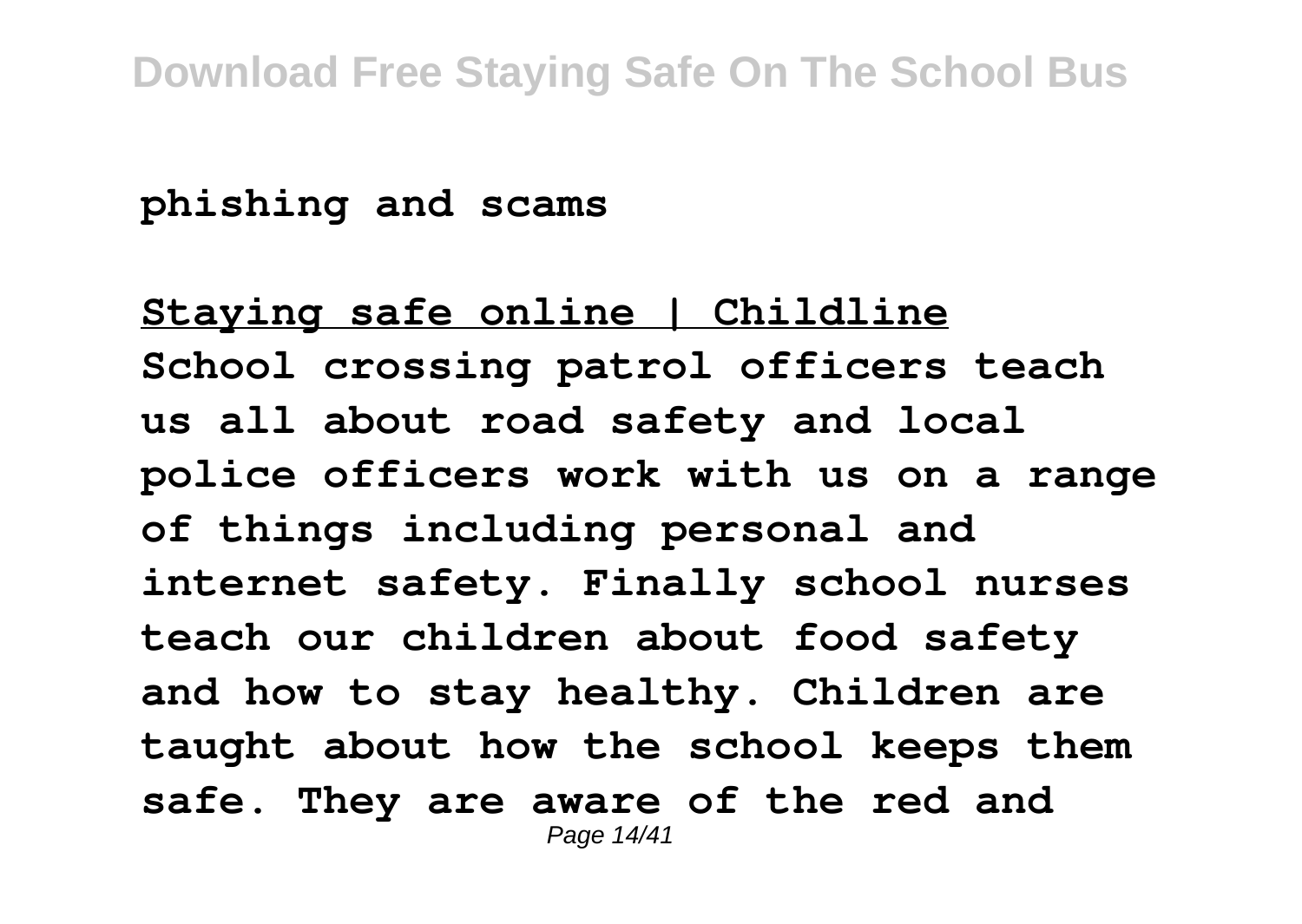**green badge system utilised in school to let people know if visitors are allowed in school unescorted or not.**

**BEHAVIOUR & STAYING SAFE - Lower Kersal Community Primary ...**

**For schools to open fully safely there must be safe systems in place which address a range of issues including risk assessments, PPE, testing, tracing, isolation and social distancing.**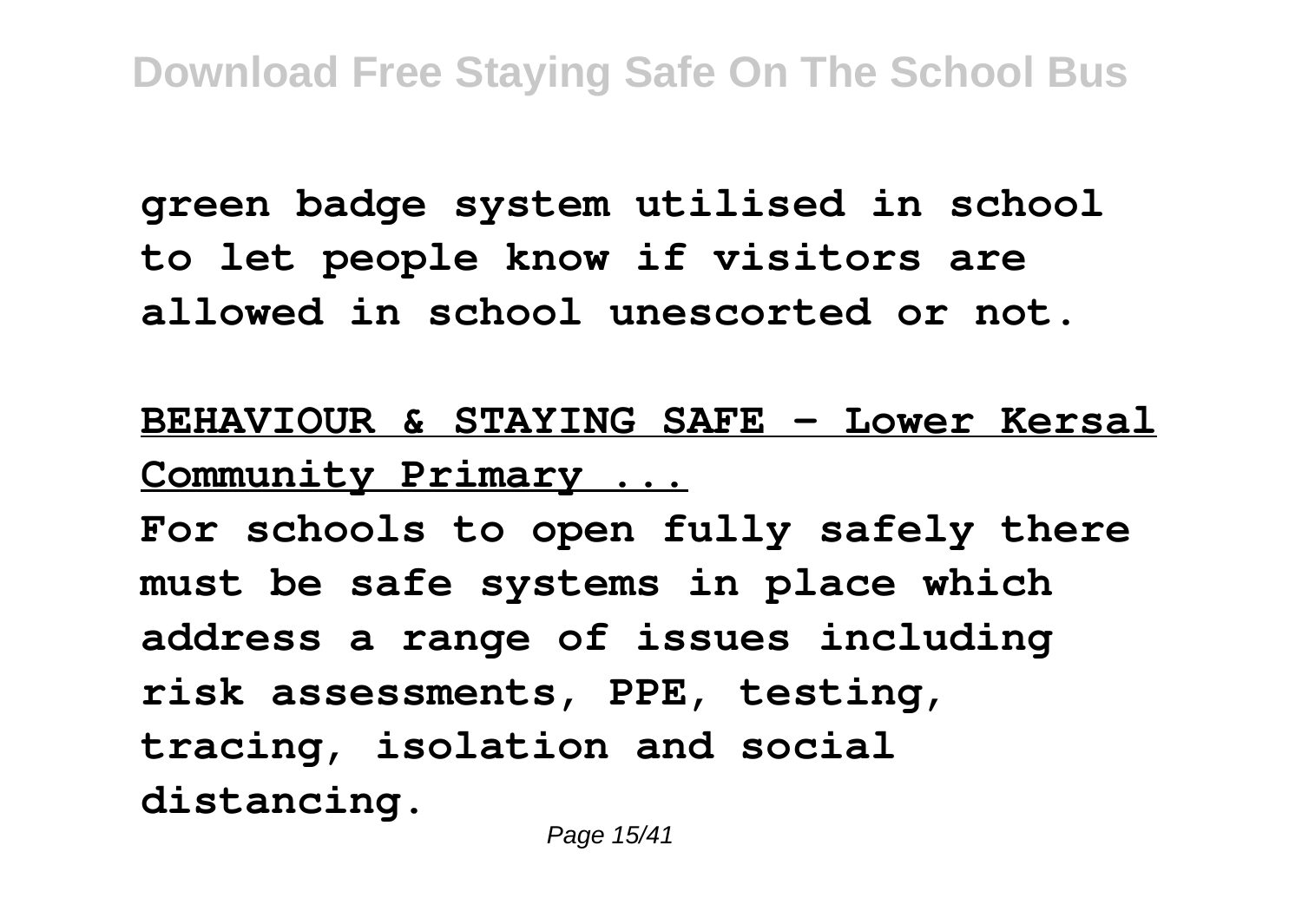# **Coronavirus (COVID-19): schools in England update and FAQs ...**

**• Peer mentoring - the journey between school and home is a safe and happy time for most young people. However, for a few young people who are bullied, stolen from, harmed or intimidated, it can be a frightening time.**

**Feeling and Staying Safe Travelling to and from school**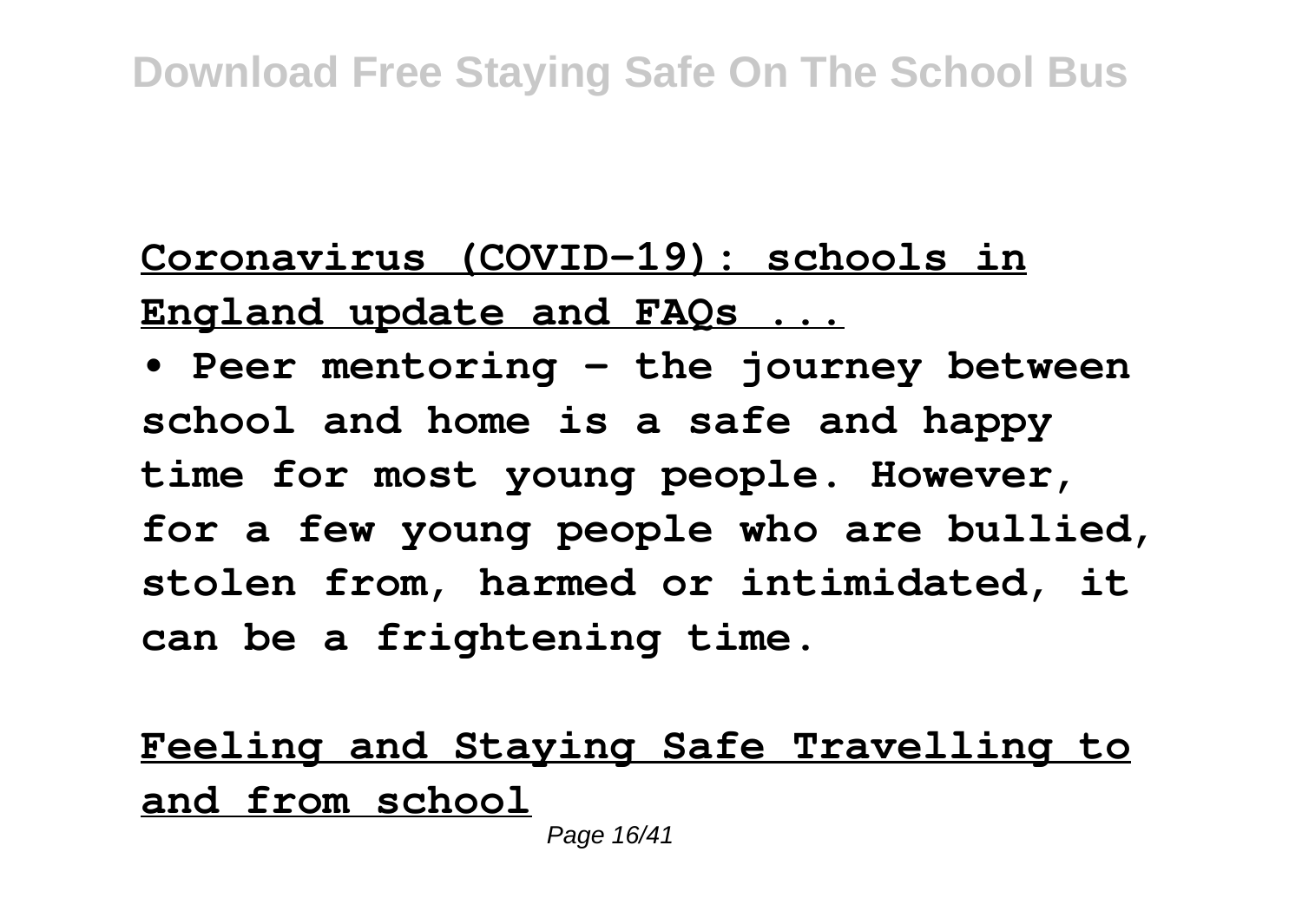**To me, staying safe also means keeping your mental health on an even keel. Have those friends around you that will make you laugh either by text, phone call, video, or from six feet away. We will all get through this together, if everyone plays it safe. TEACHERS: What other tips have you learned to stay safe this school year?**

**Teaching Tip: Stay Safe When Returning to School - TBD Teacher** Page 17/41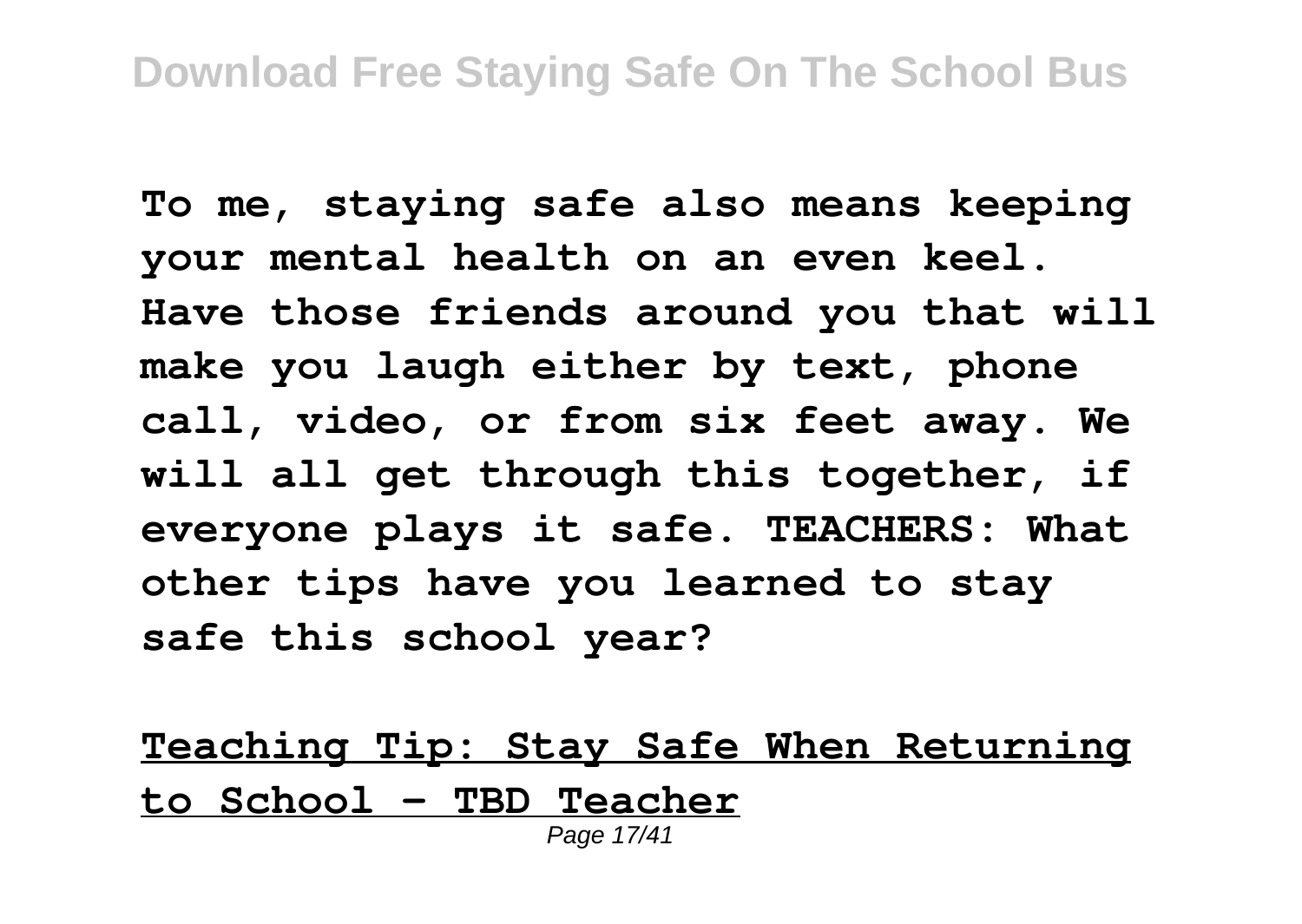**If you are worried about being bullied at school, here are a few tips to help you stay safe: If you are worried, stay close to friends and in areas where there are lots of people around. If someone bullies you, don't fight back you might make the situation worse for yourself. Tell someone you trust, like a friend, teacher or parent. See bullying at school for more information about what to do if you are being bullied at school.**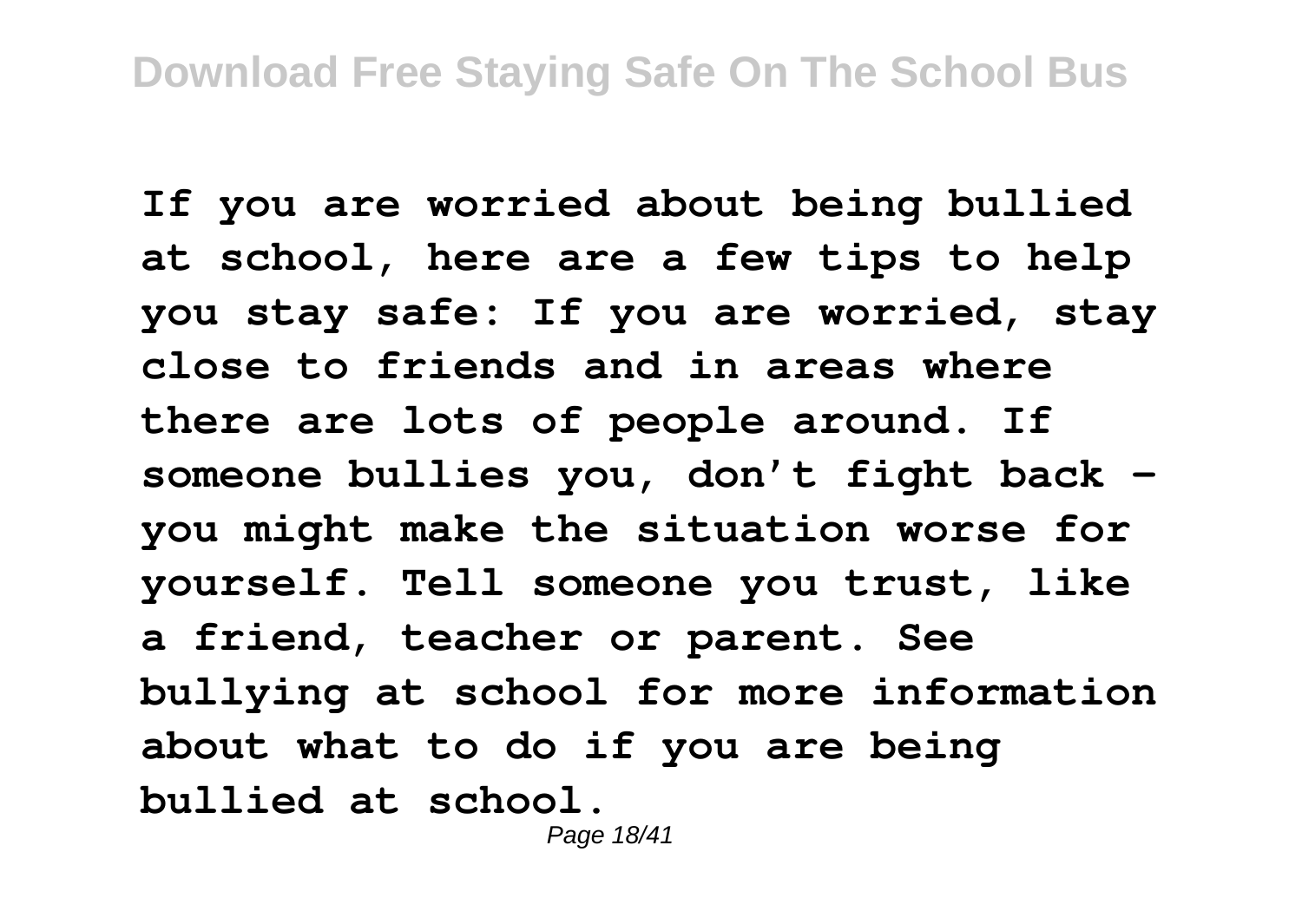# **Stay safe - Bullying | Mencap | Learning disability The Stay Safe programme is developmentally tailored and contains four sets of lessons suitable for Infants, First and Second classes, Third and Fourth classes, and Fifth and Sixth classes. This approach is compatible with the structure of the SPHE curriculum. The lessons plans are divided into the five Stay Safe Topics:** Page 19/41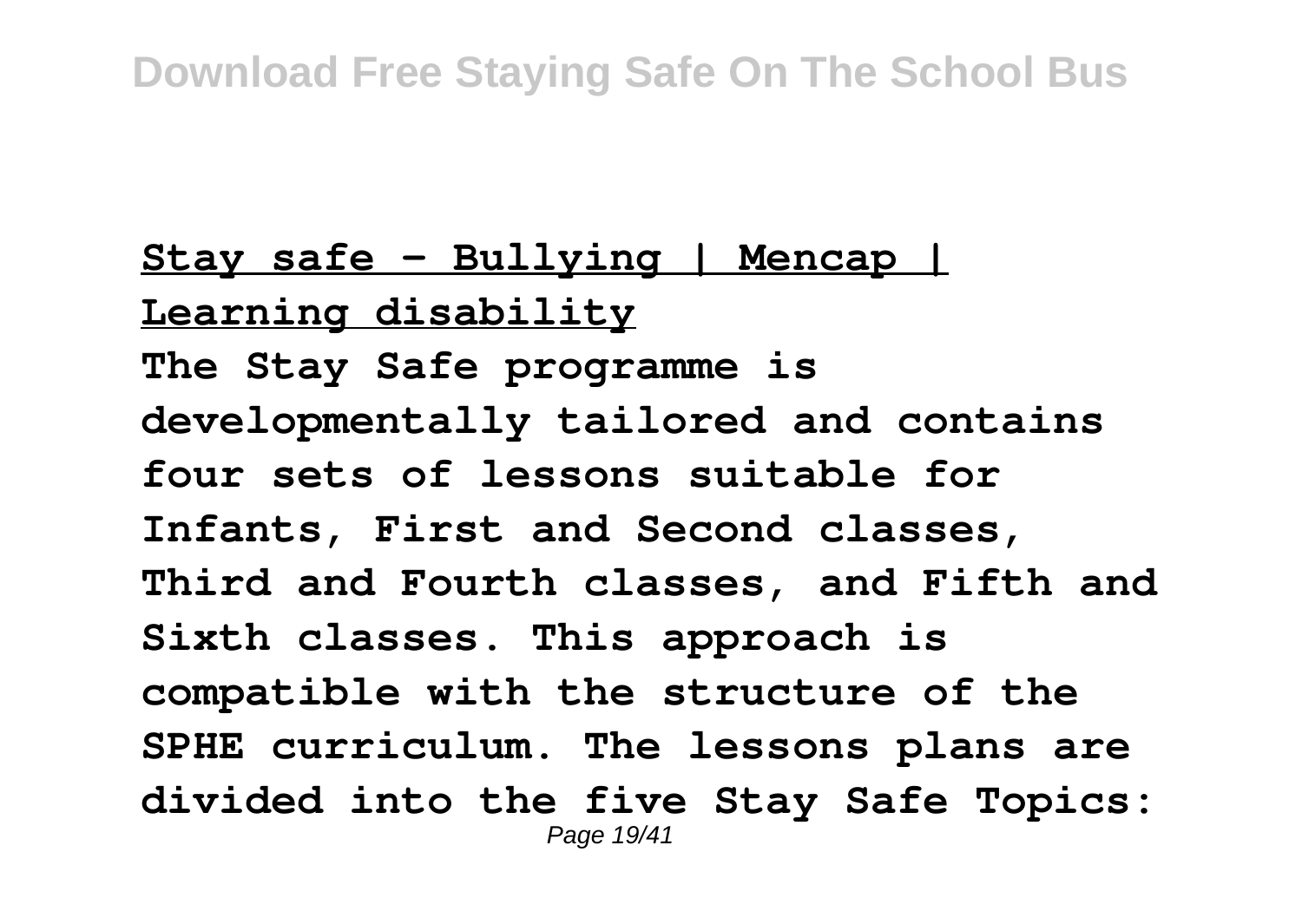**Feeling Safe and Unsafe**

**Stay Safe - Teachers | PDST Staying Safe Online 1) Don't post any personal information online – like your address, email address or mobile number. 2) Think carefully before posting pictures or videos of yourself. Once you've put a picture of yourself online most people can see it and may be able to download it, it's not just yours anymore.**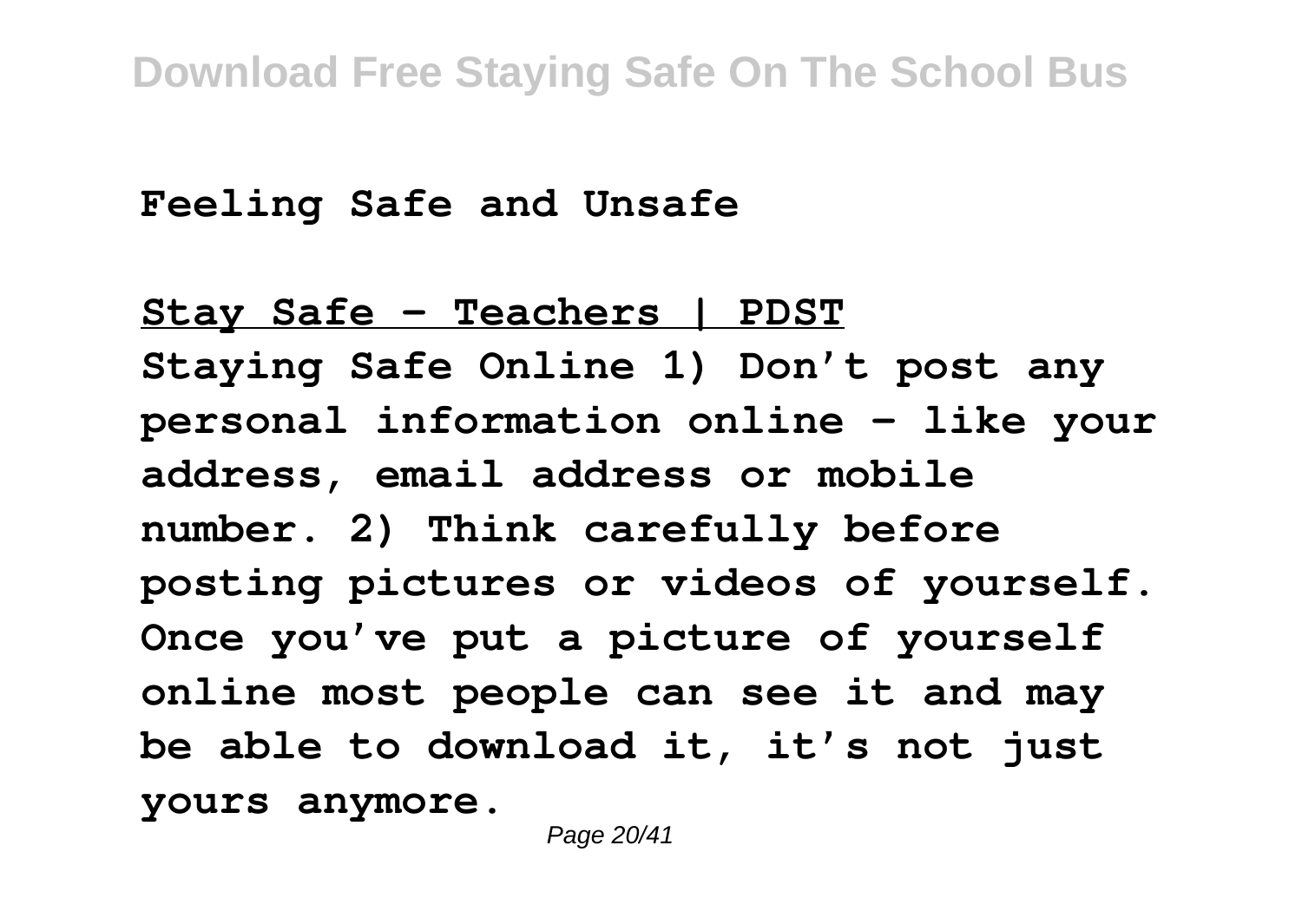#### **Download Free Staying Safe On The School Bus**

**A Little Safety Spot At School By Diane Alber | Read Aloud Fun** *Be Careful and Stay Safe by Cherie Meiner* **How Do Dinosaurs Stay Safe? Watch this before Going Back to School - COVID School Reopening Video School Safety by Dana Meachen Rau. How to stay safe at school. Audio book for kids** *Health - Safety Rules at Home and School - Grade* Page 21/41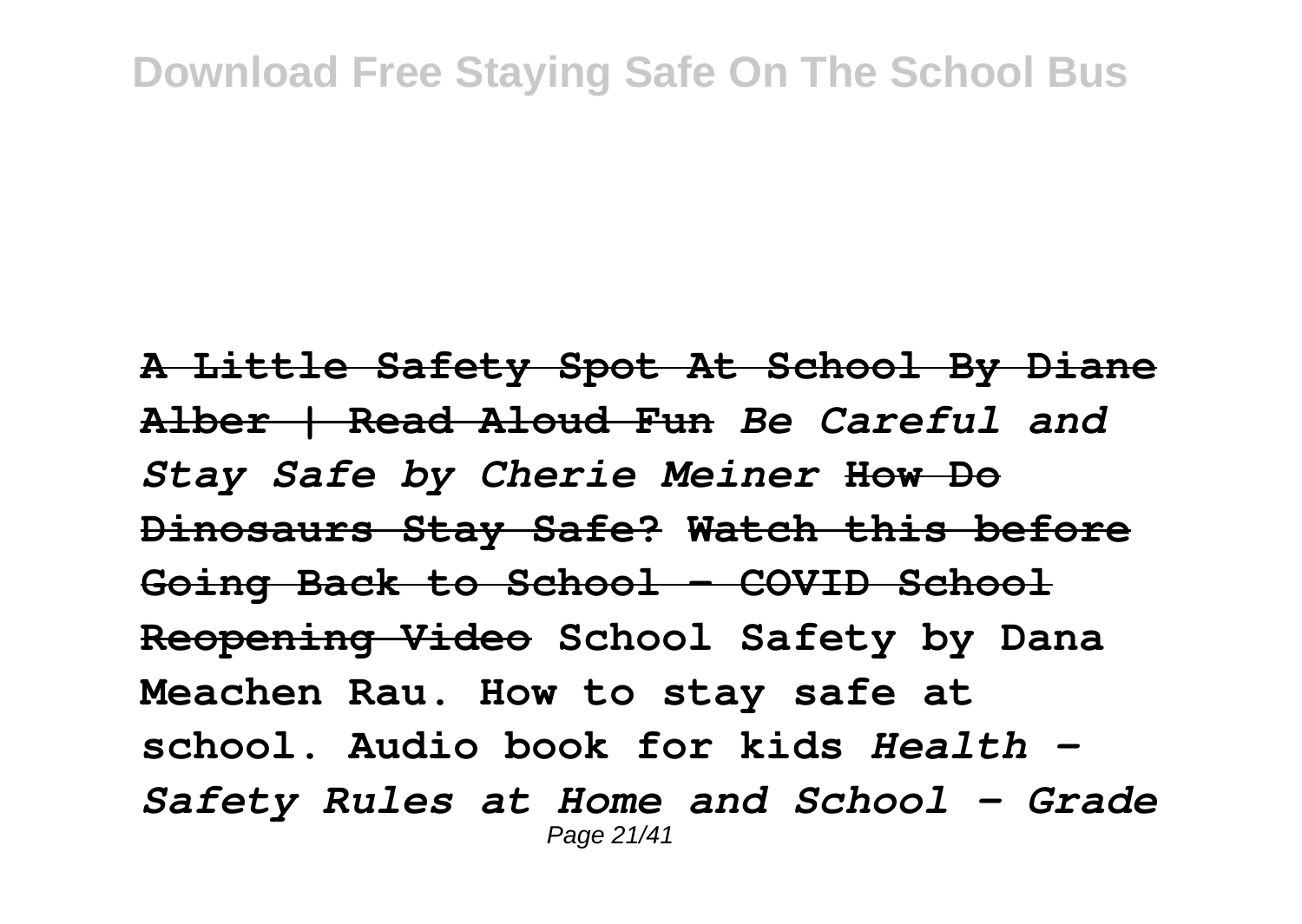*1* **How Do Dinosaurs Stay Safe by Jane Yolen: Bedtime Stories Read Aloud by GoodHeart Kids Read Aloud School Rules! Written by Robert Munsch** *Please Play Safe Penguins Guide to Playground Safety by Margery Cuyler read aloud by Elizabeth Jamo* **BACK TO SCHOOL RULES Book Read Aloud | Back to School Books | Children's Books Read Aloud** *Peppa Pig Safety First - Read Aloud Books for Toddlers, Kids and Children*

**Safety Tips for Kids | What are safety** Page 22/41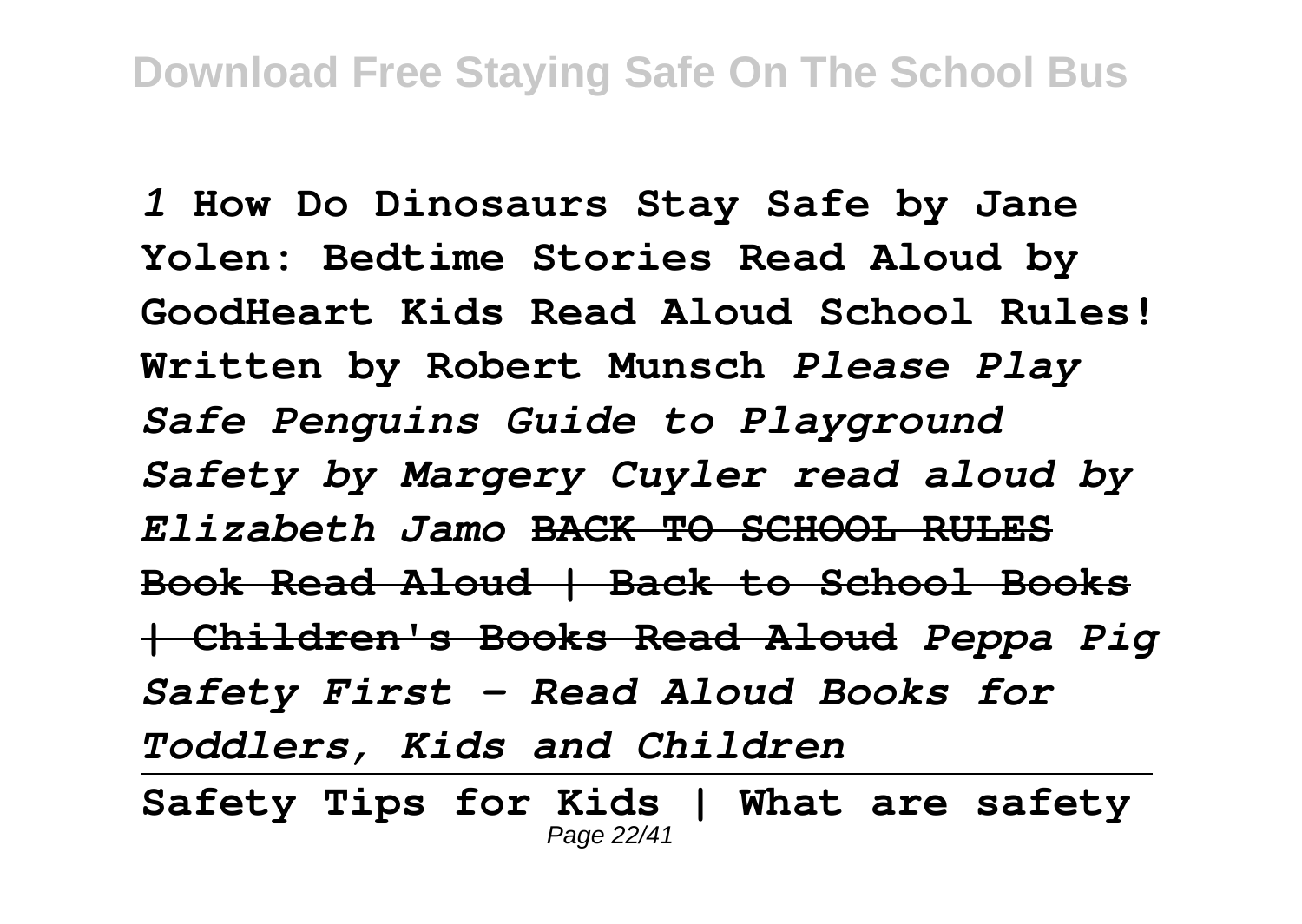**rules for kids? Video for Kids Staying Safe and Healthy at School - General COVID-Safe #BacktoSchoolABCs The Great Reset | The Causes of Things Ep. 25 Always Be Safe read aloud Understand the Basic School RulesStay Safe from Phishing and Scams Book- \"Being Safe in Our School Space\" written and read by Karen Lusk** *Safety for Kids Storytime: Be Careful and Stay Safe* **Staying Safe On The School What rights do schools have?** Page 23/41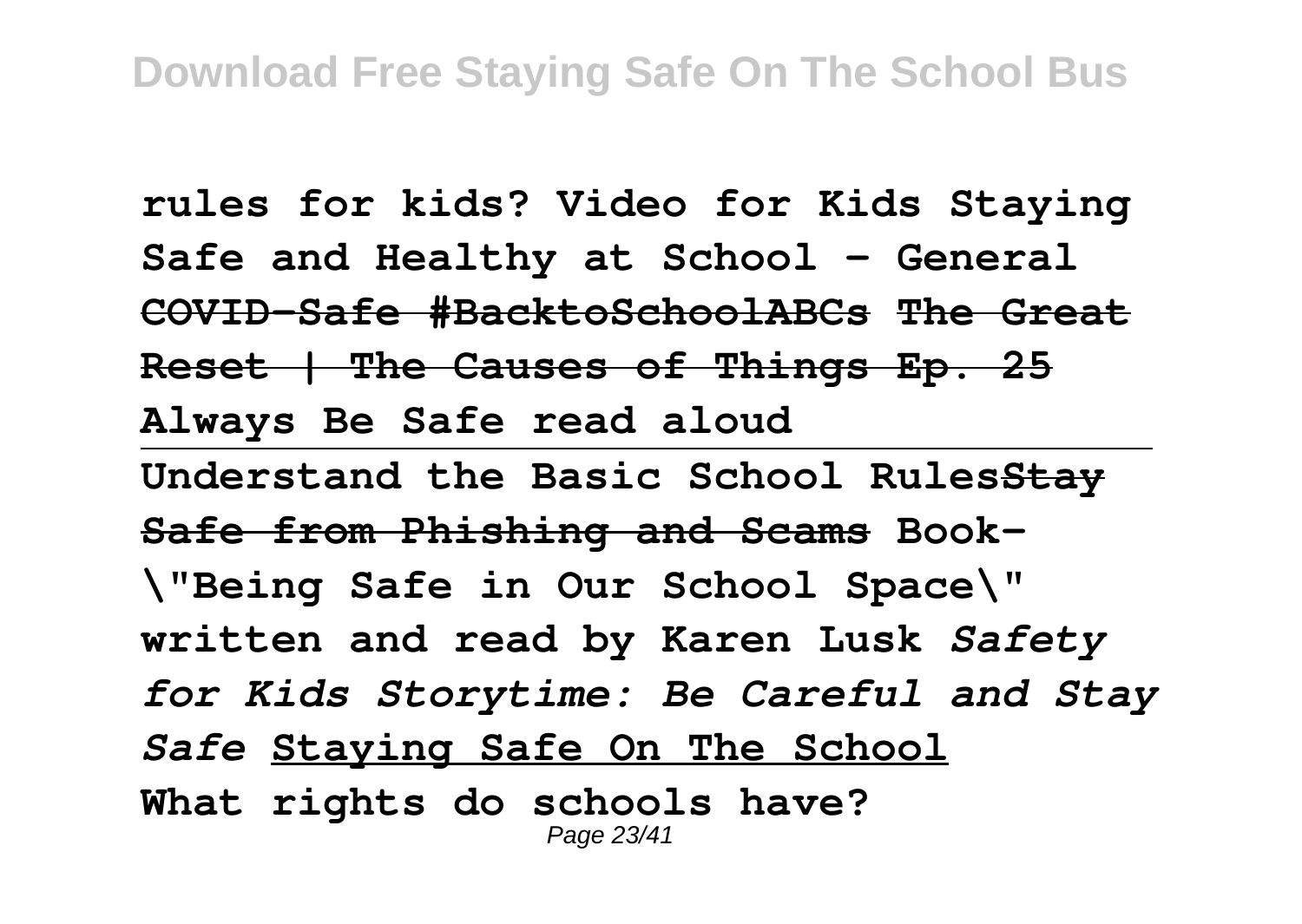**Controlling access to school premises. Schools need to keep their students safe, so all school grounds are private and... Schools can discipline students to ensure that every student is safe and is able to learn. This could include verbal... Schools can use reasonable ...**

**Keeping children safe at school | NSPCC Help to reassure children of their safety at school and stress the point** Page 24/41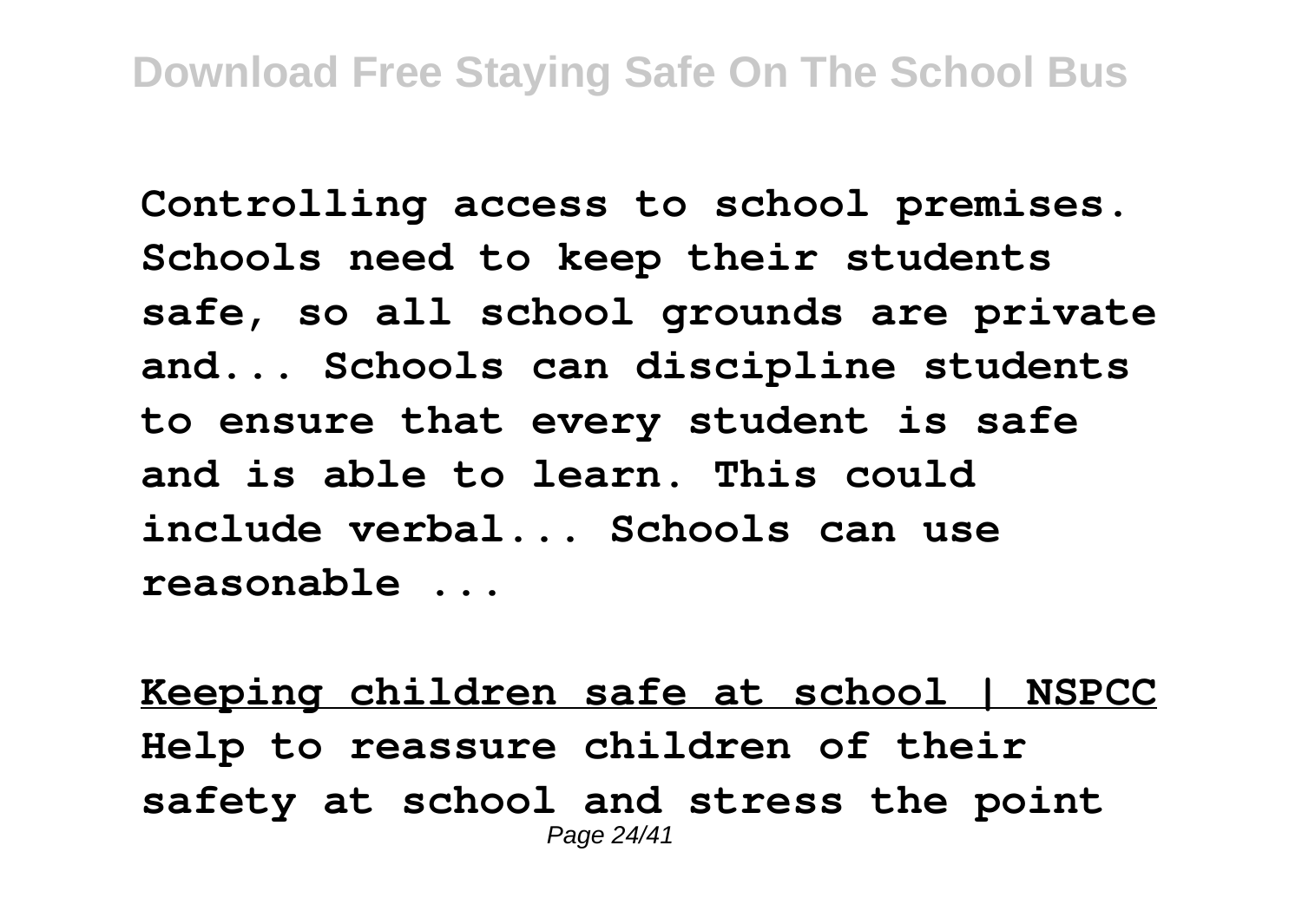**they will be happy again at school with this informative and reassuring PowerPoint. Perfect for KS2 children, this presentation takes time to reassure children the changes they will see at school are OK and stress social distancing and handwashing reminders. An essential resource for the return to school this summer and beyond.**

### **How to Stay Safe and Happy in School KS2 PowerPoint**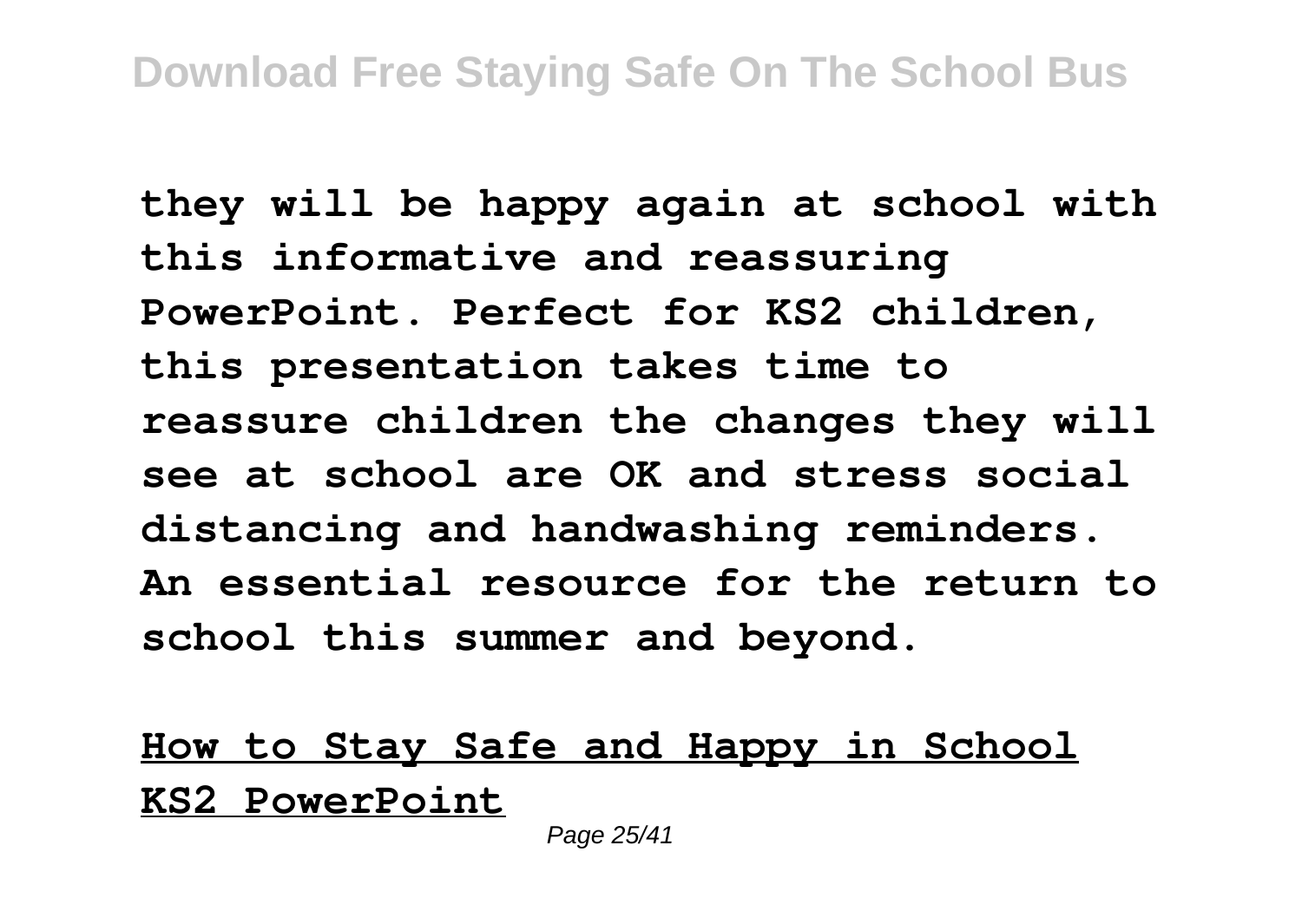**Staying Safe In School. When in school it is vital that students are clear on steps they can take to keep themselves and others safe. Below are five simple things students can do in school to keep everyone safe. Stay in your bubble - students will be segregated in year group bubbles, they must not move between them. ...**

**Staying Safe In School - Everest Community Academy** Page 26/41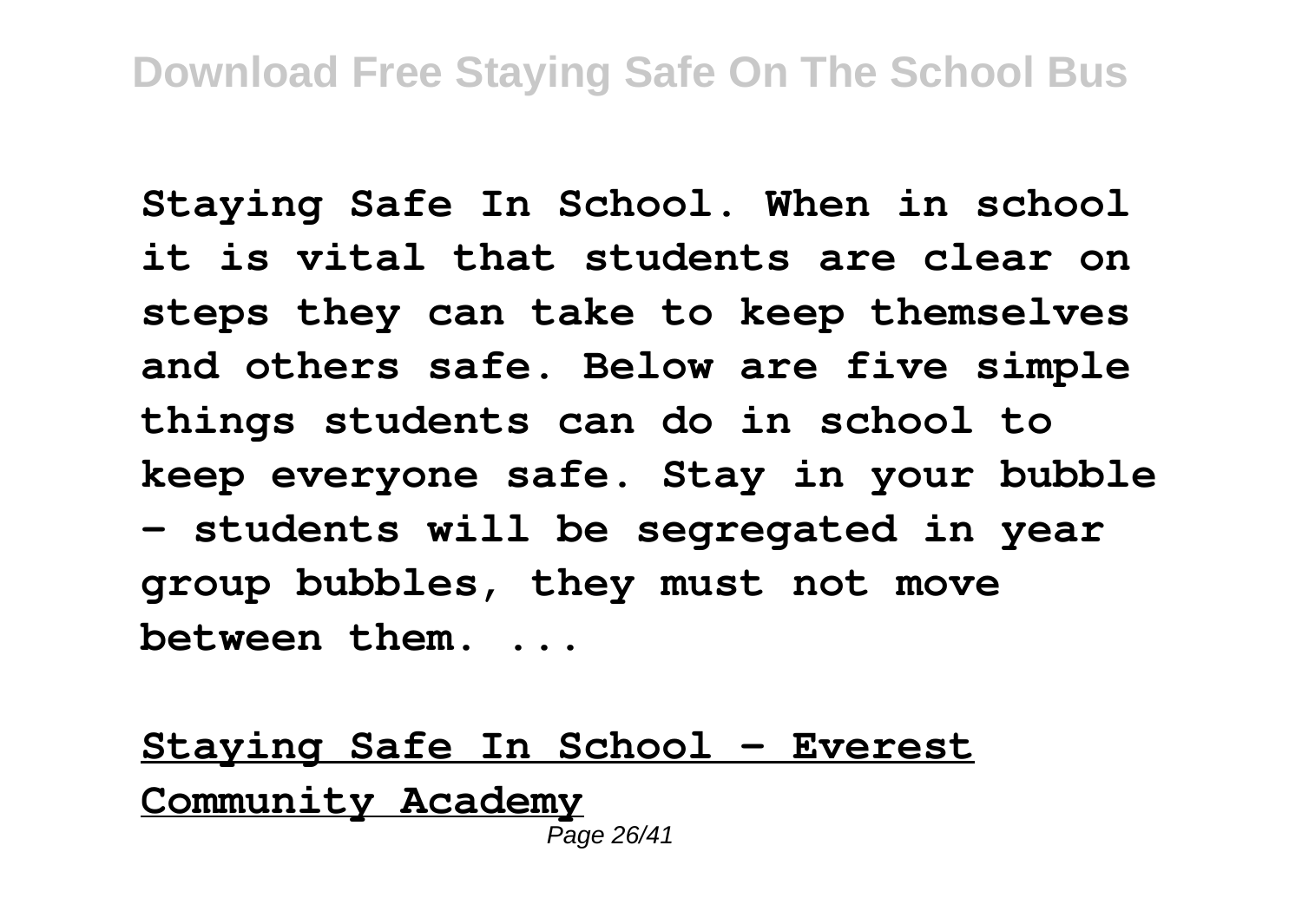**Help remind children about social distancing in school with this How to Stay Safe and Happy in School PowerPoint for KS1. These colourful slides with simple text will help to remind pupils how to social distance, socialise from a distance and remind them about personal hygiene such as handwashing, to ensure they can stay safe and happy on their return to school. Display these Six Steps to Wash**

**...**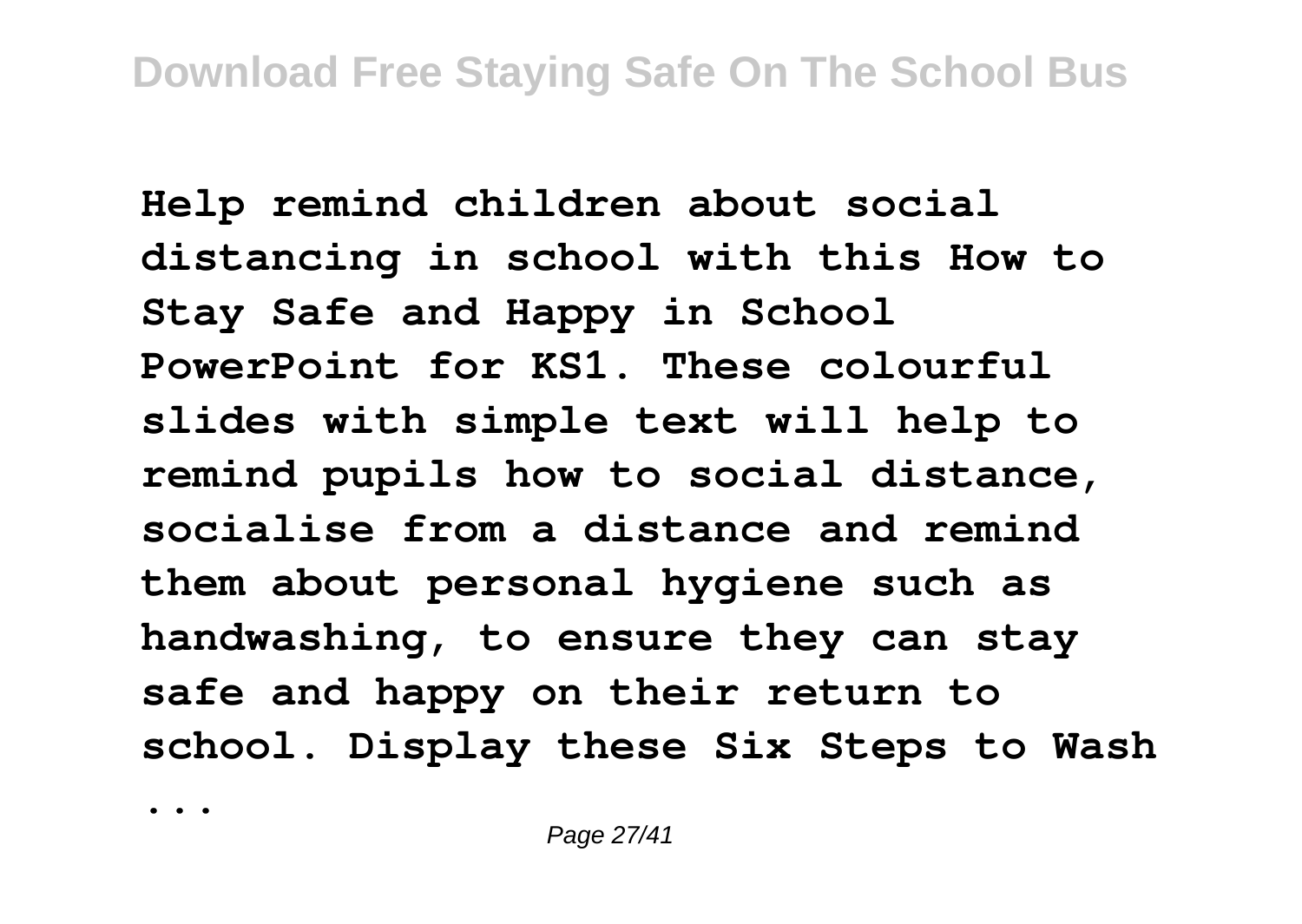### **How to Stay Safe and Happy in School PowerPoint KS1**

**Help remind children about social distancing in school with this How to Stay Safe and Happy in School PowerPoint for KS1. These colourful slides with simple text will help to remind pupils how to social distance, socialise from a distance and remind them about personal hygiene such as handwashing, to ensure they can stay** Page 28/41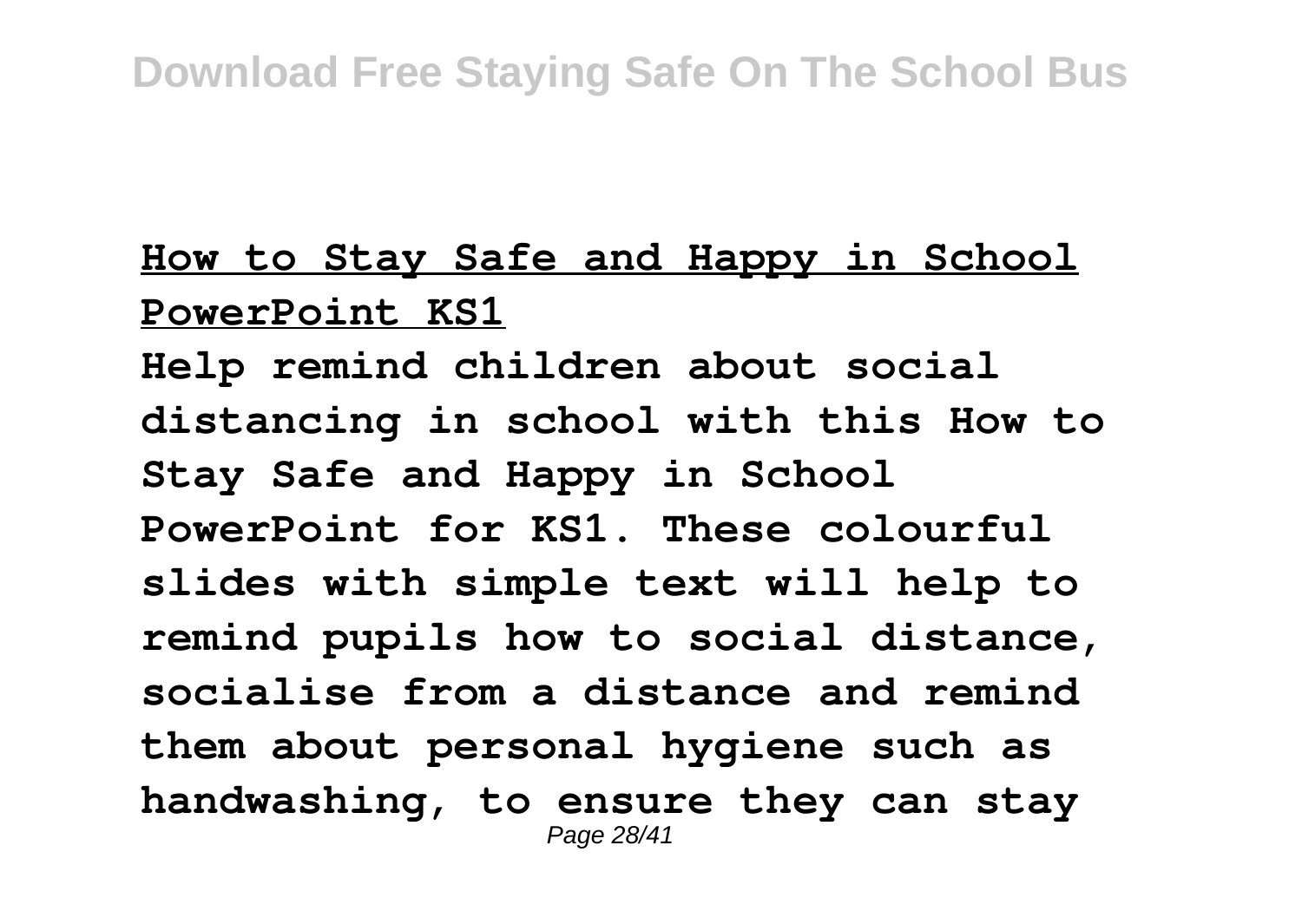**safe and happy on their return to school.**

### **How to Stay Safe and Happy in School PowerPoint KS1**

**Staying safe at school On return to school, everyone will be responsible for safety. This means that you will need to follow the rules that have been put in place to help lower the risk of Coronavirus. All schools will follow the guidance from the Scottish** Page 29/41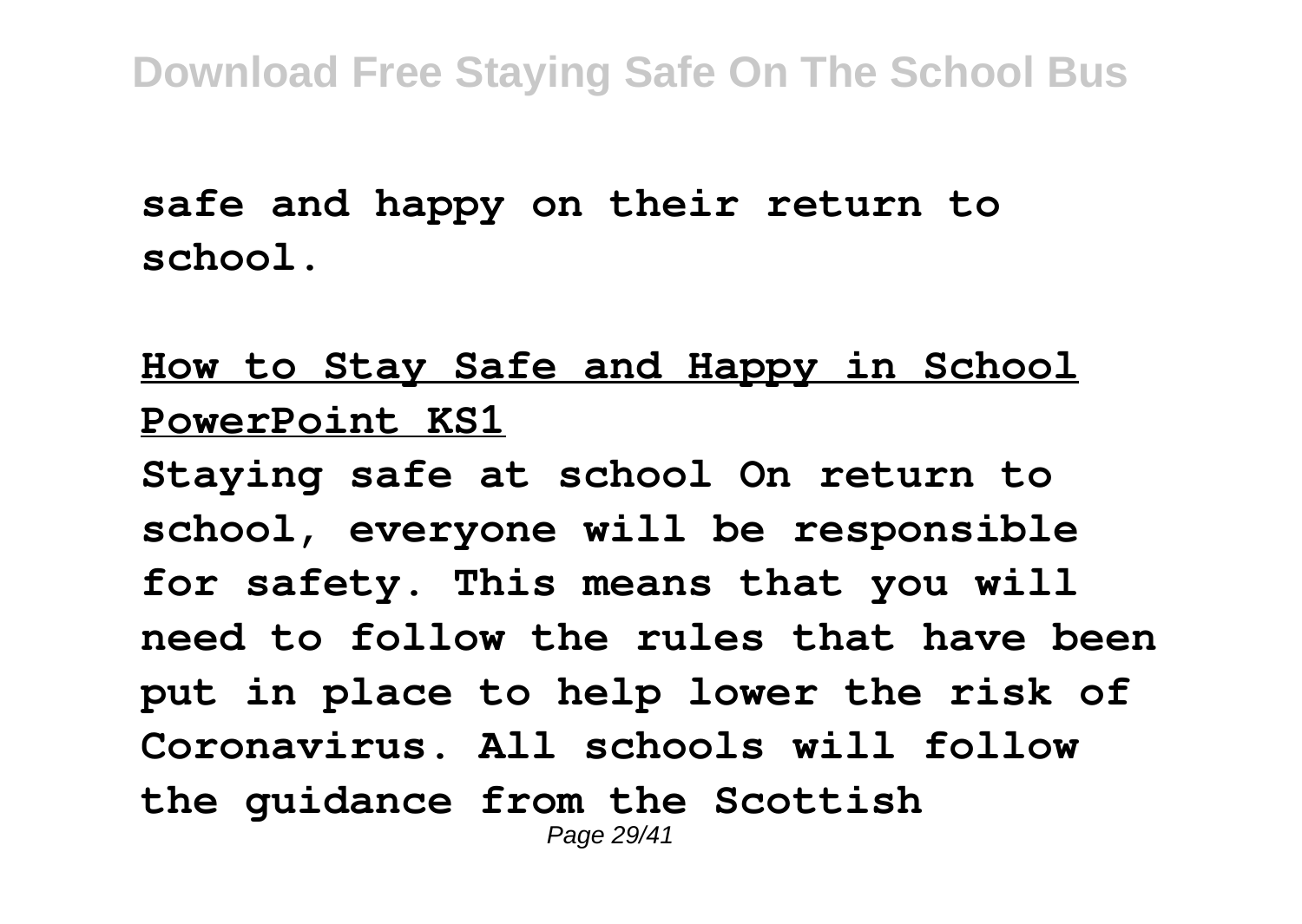**Government, but these rules may change, to help keep everyone safe.**

**Staying safe at school - East Ayrshire This guidance outlines how schools can ensure their pupils understand how to stay safe and behave online as part of forthcoming and existing curriculum requirements. It does not imply additional ...**

**Teaching online safety in schools -** Page 30/41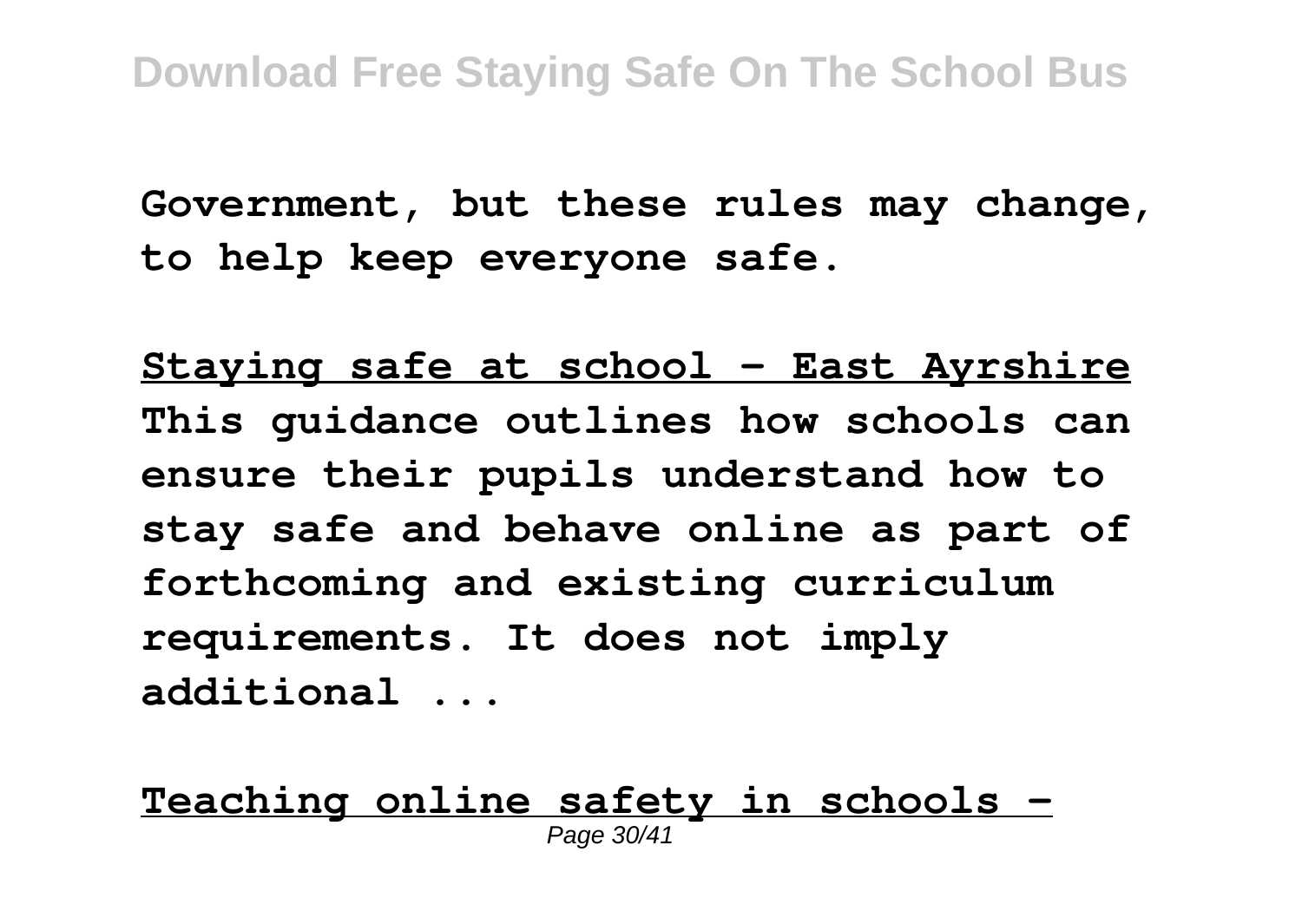#### **GOV.UK**

**Keeping children safe in education is statutory guidance that all schools and colleges must have regard to when carrying out their duties to safeguard and promote the welfare of children. We are...**

**New measures to keep children safe online at school and at ... For the most part, general public health guidelines apply to schools,** Page  $31/4$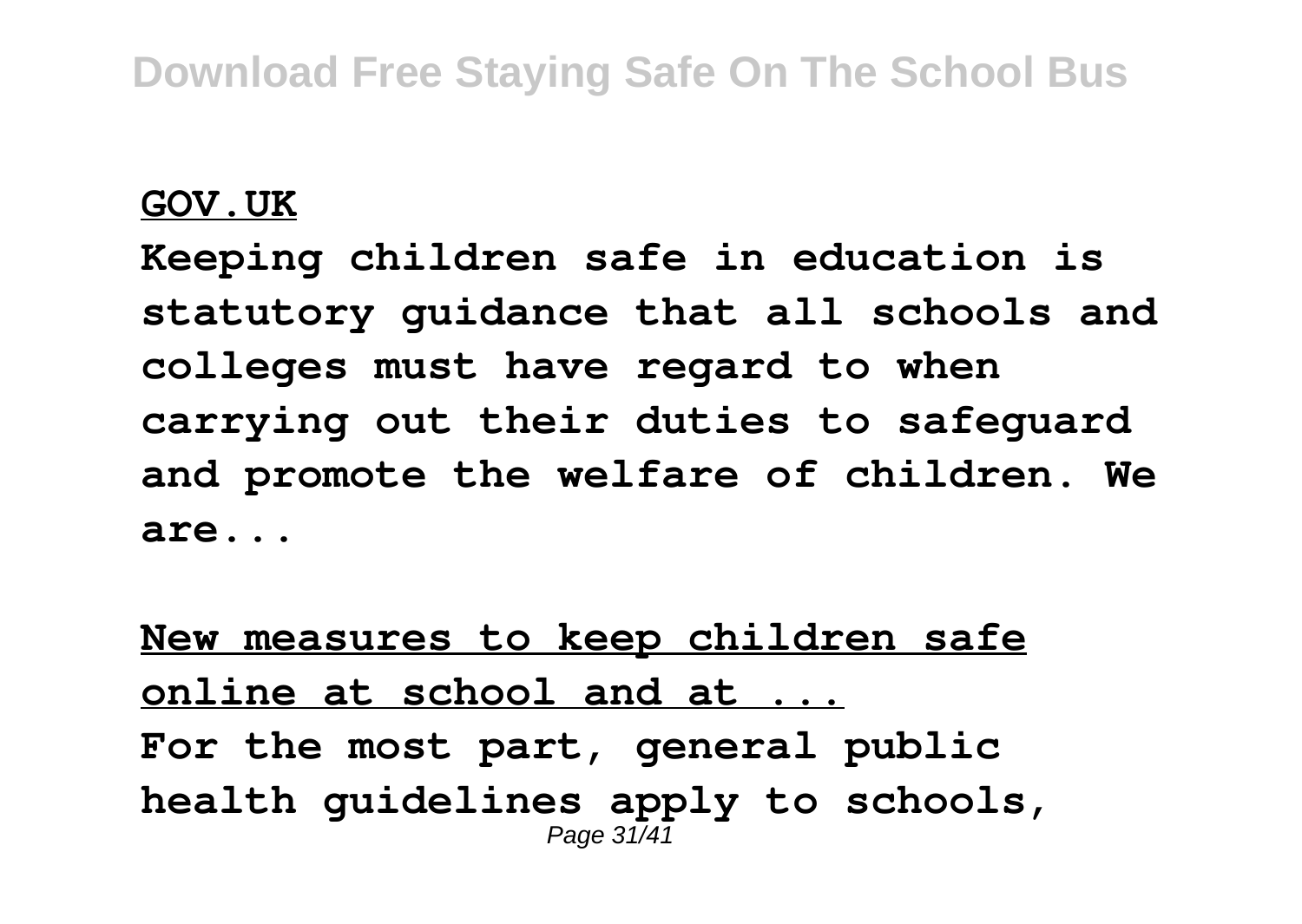**too: Wear masks indoors at all times (and outside when in groups or lines) Sneeze, cough and yawn into your elbow Wash your...**

**Schools reopening: Can we really keep teachers and kids safe? If you're struggling and you're not sure if you want to live or die, can you, just for now hold off making this decision and keep reading and watching the videos for some ideas about how to** Page 32/41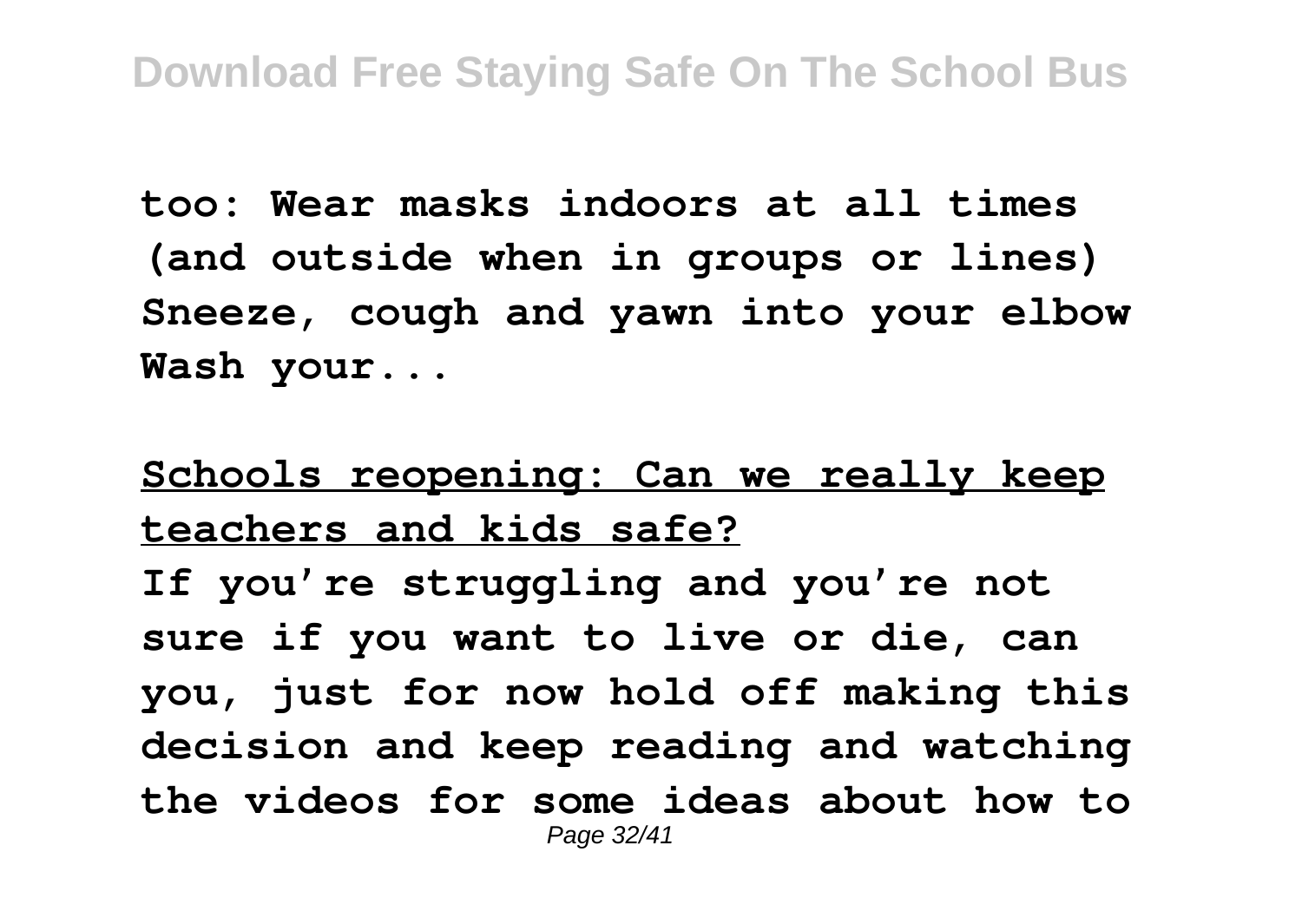**get through. There may be things that you - and other people - can do to make things better.**

#### **Staying Safe**

**Keep things like your address, phone number, full name, school and date of birth private, and check what people can see in your privacy settings. Remember that people can use small clues like a school logo in a photo to find out a lot about you. Watch out for** Page 33/41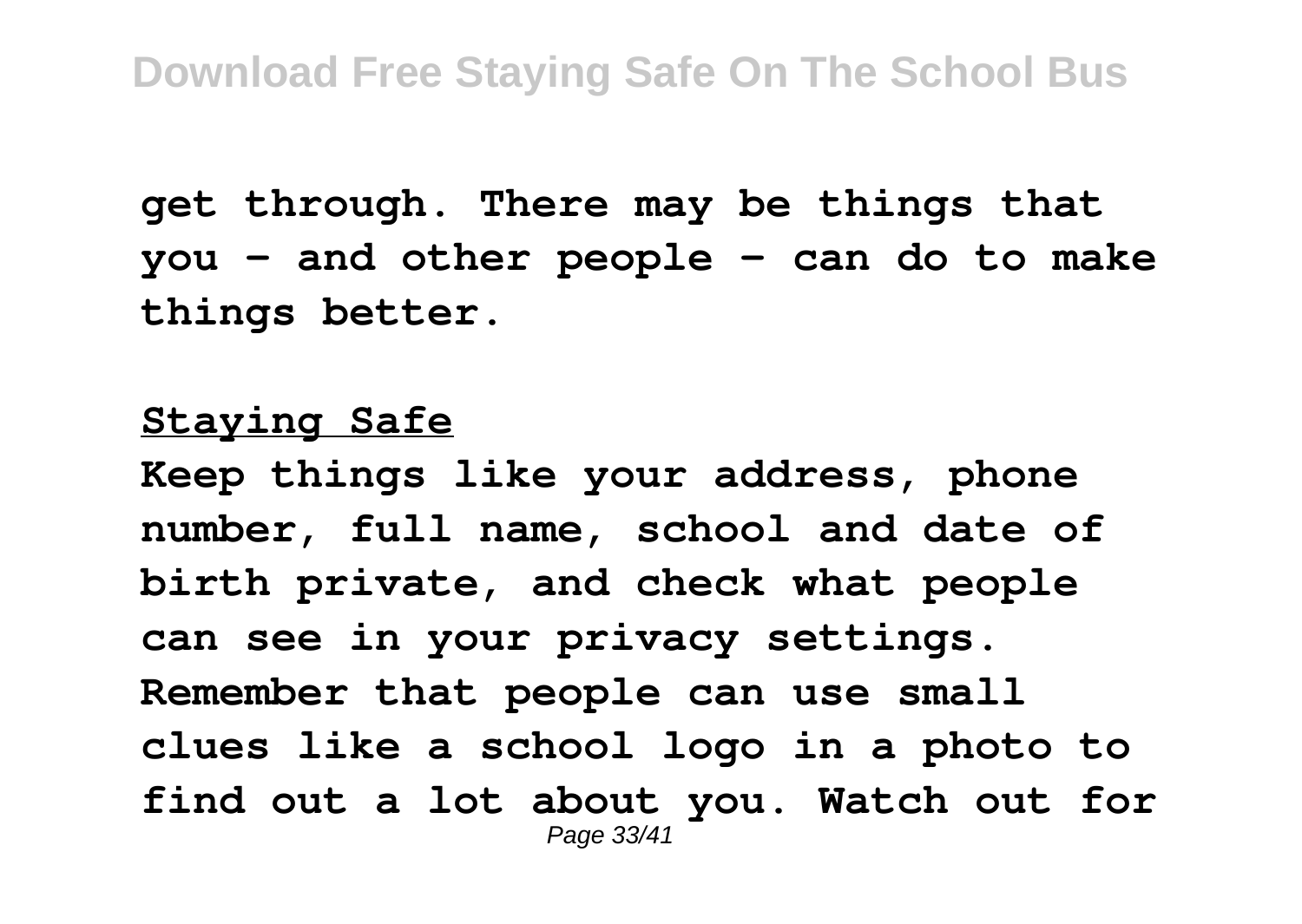**phishing and scams**

**Staying safe online | Childline School crossing patrol officers teach us all about road safety and local police officers work with us on a range of things including personal and internet safety. Finally school nurses teach our children about food safety and how to stay healthy. Children are taught about how the school keeps them safe. They are aware of the red and** Page 34/41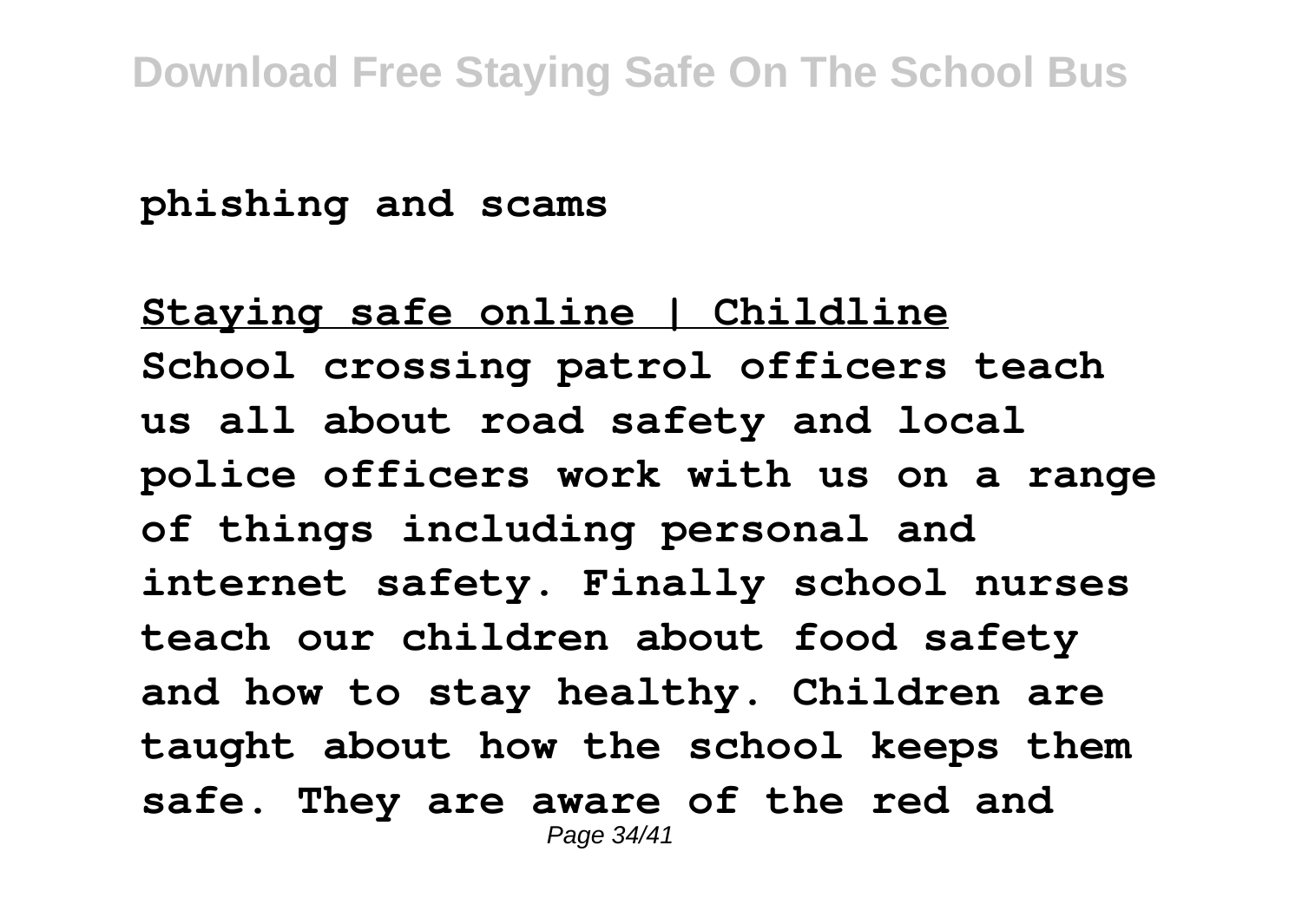**green badge system utilised in school to let people know if visitors are allowed in school unescorted or not.**

**BEHAVIOUR & STAYING SAFE - Lower Kersal Community Primary ...**

**For schools to open fully safely there must be safe systems in place which address a range of issues including risk assessments, PPE, testing, tracing, isolation and social distancing.**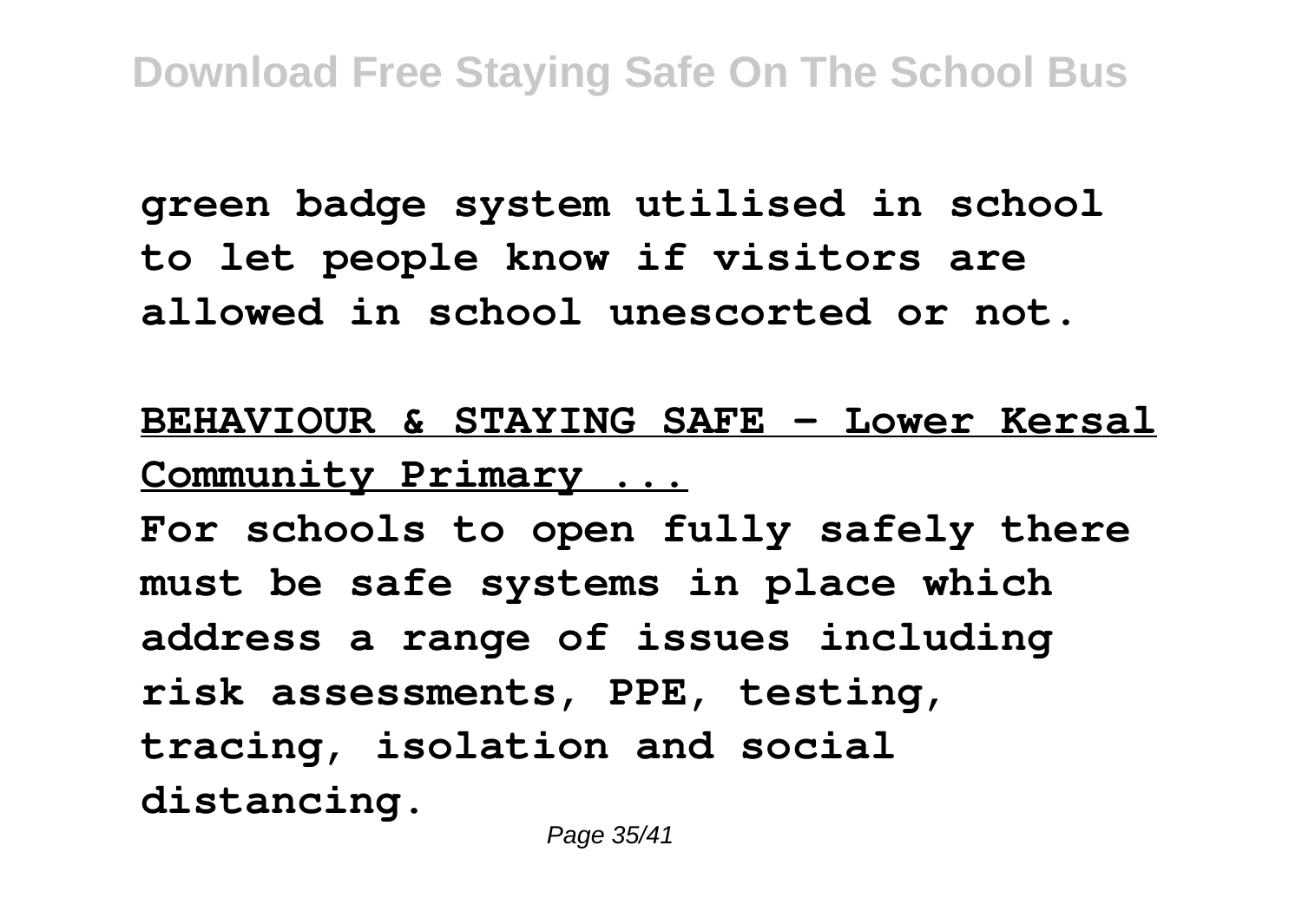# **Coronavirus (COVID-19): schools in England update and FAQs ...**

**• Peer mentoring - the journey between school and home is a safe and happy time for most young people. However, for a few young people who are bullied, stolen from, harmed or intimidated, it can be a frightening time.**

**Feeling and Staying Safe Travelling to and from school**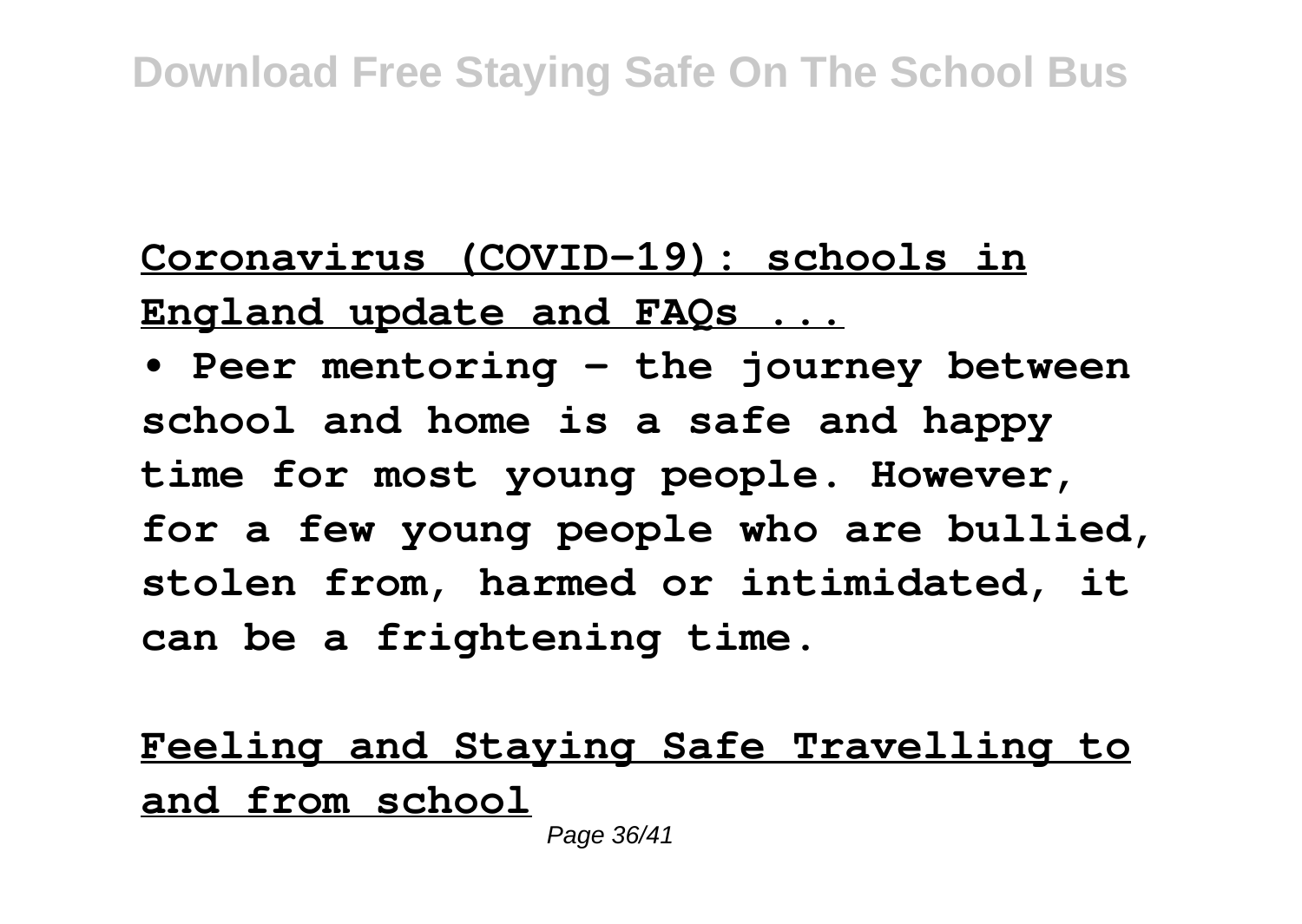**To me, staying safe also means keeping your mental health on an even keel. Have those friends around you that will make you laugh either by text, phone call, video, or from six feet away. We will all get through this together, if everyone plays it safe. TEACHERS: What other tips have you learned to stay safe this school year?**

**Teaching Tip: Stay Safe When Returning to School - TBD Teacher** Page 37/41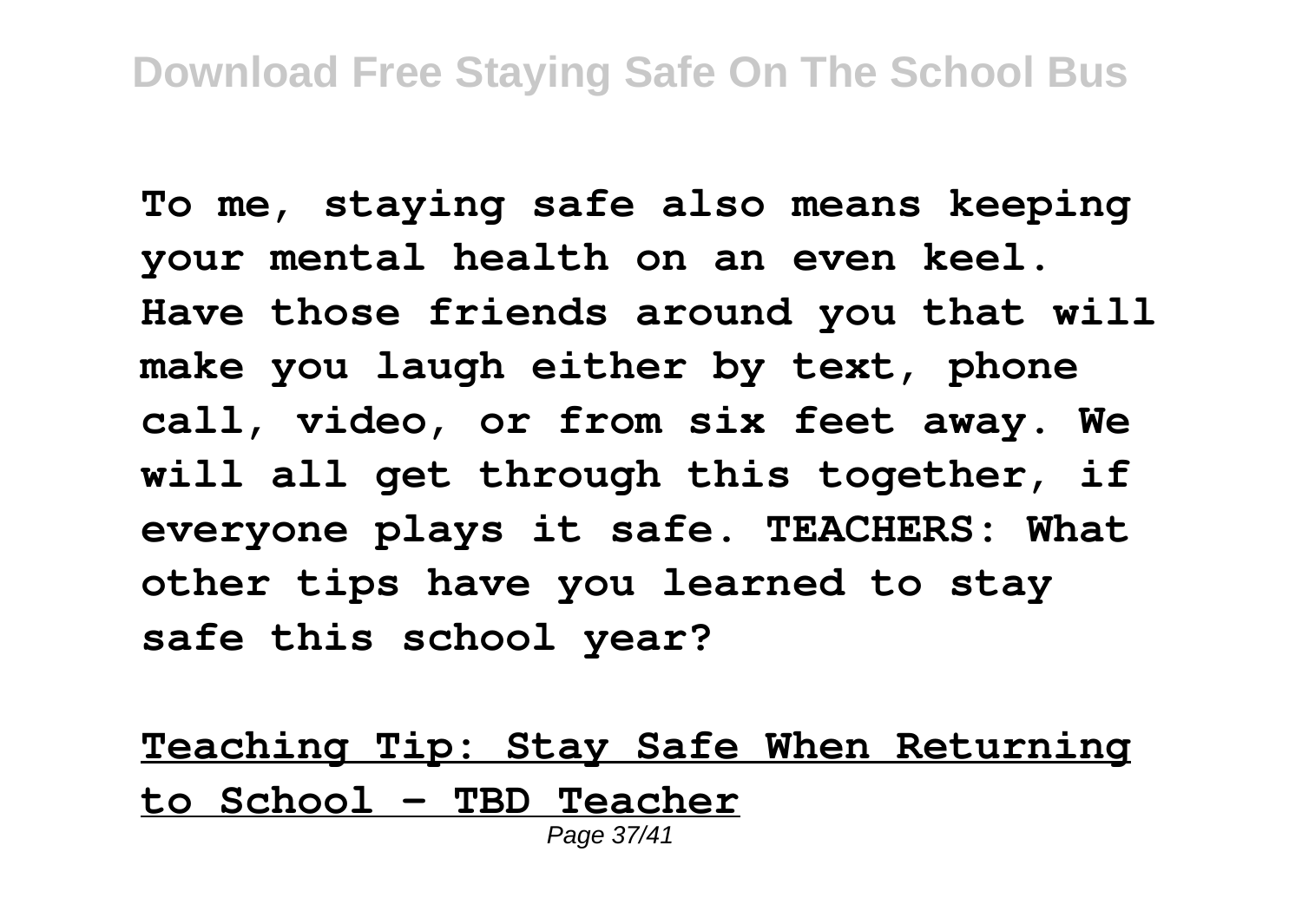**If you are worried about being bullied at school, here are a few tips to help you stay safe: If you are worried, stay close to friends and in areas where there are lots of people around. If someone bullies you, don't fight back you might make the situation worse for yourself. Tell someone you trust, like a friend, teacher or parent. See bullying at school for more information about what to do if you are being bullied at school.**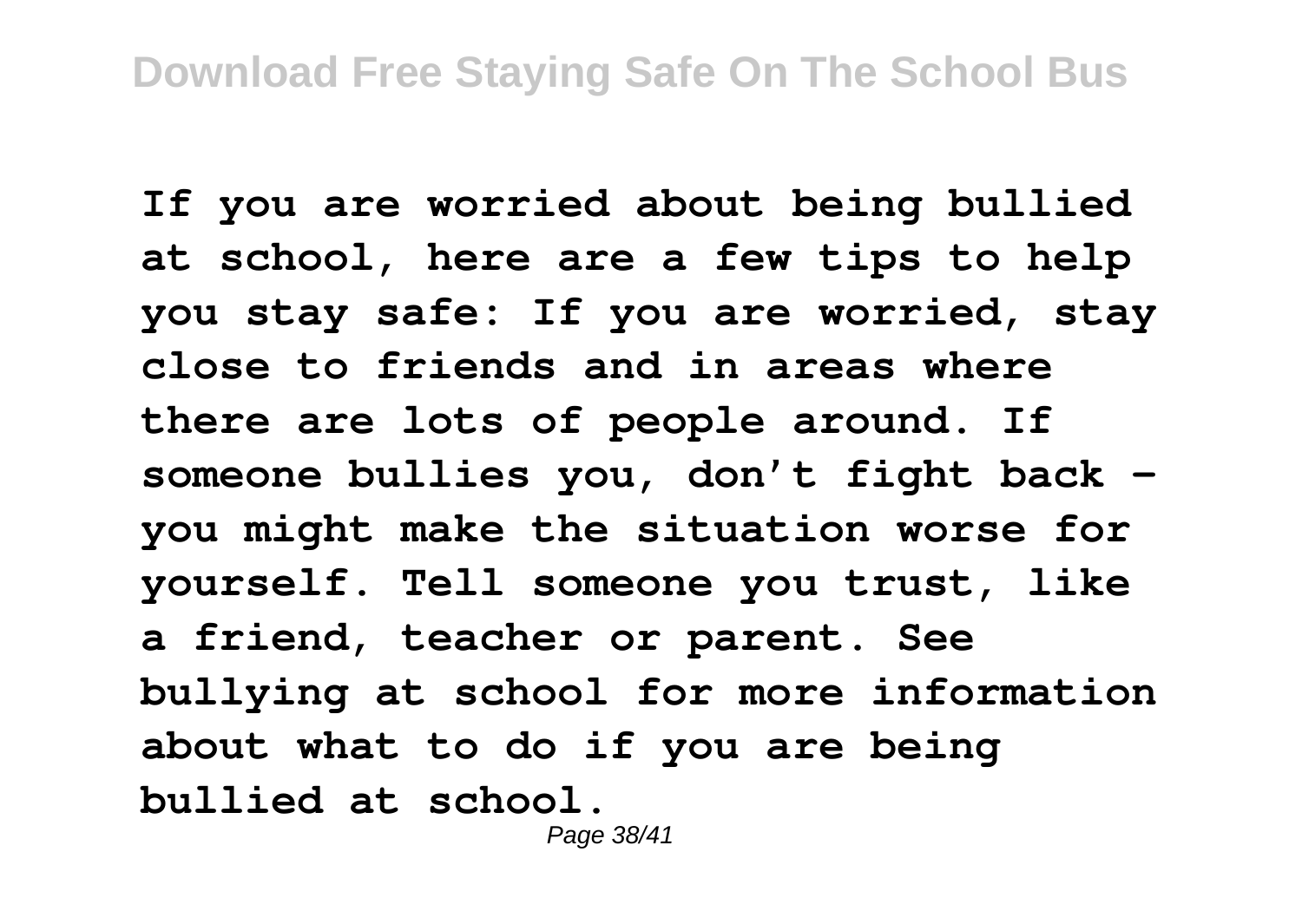# **Stay safe - Bullying | Mencap | Learning disability The Stay Safe programme is developmentally tailored and contains four sets of lessons suitable for Infants, First and Second classes, Third and Fourth classes, and Fifth and Sixth classes. This approach is compatible with the structure of the SPHE curriculum. The lessons plans are divided into the five Stay Safe Topics:** Page 39/41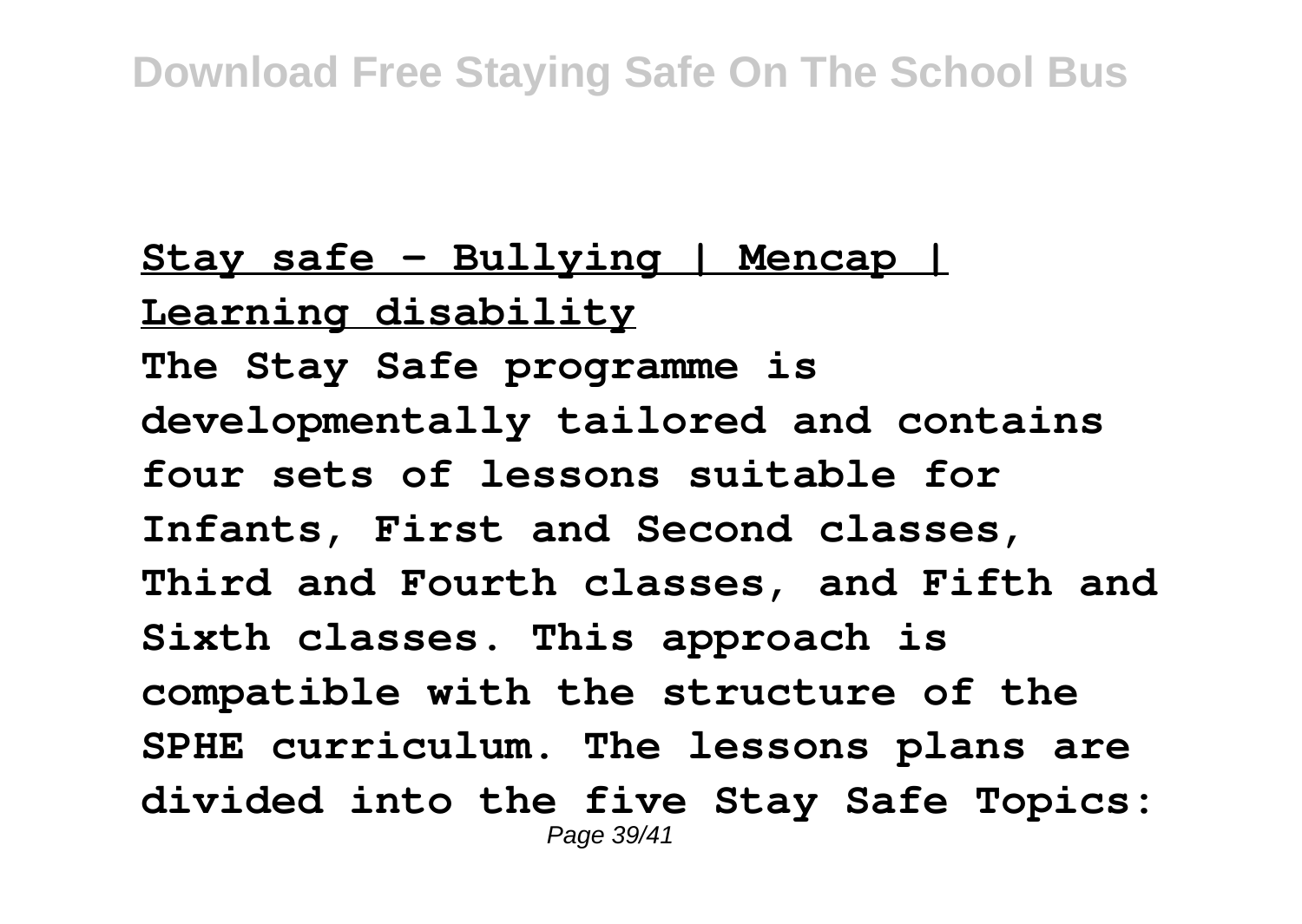**Feeling Safe and Unsafe**

**Stay Safe - Teachers | PDST Staying Safe Online 1) Don't post any personal information online – like your address, email address or mobile number. 2) Think carefully before posting pictures or videos of yourself. Once you've put a picture of yourself online most people can see it and may be able to download it, it's not just yours anymore.**